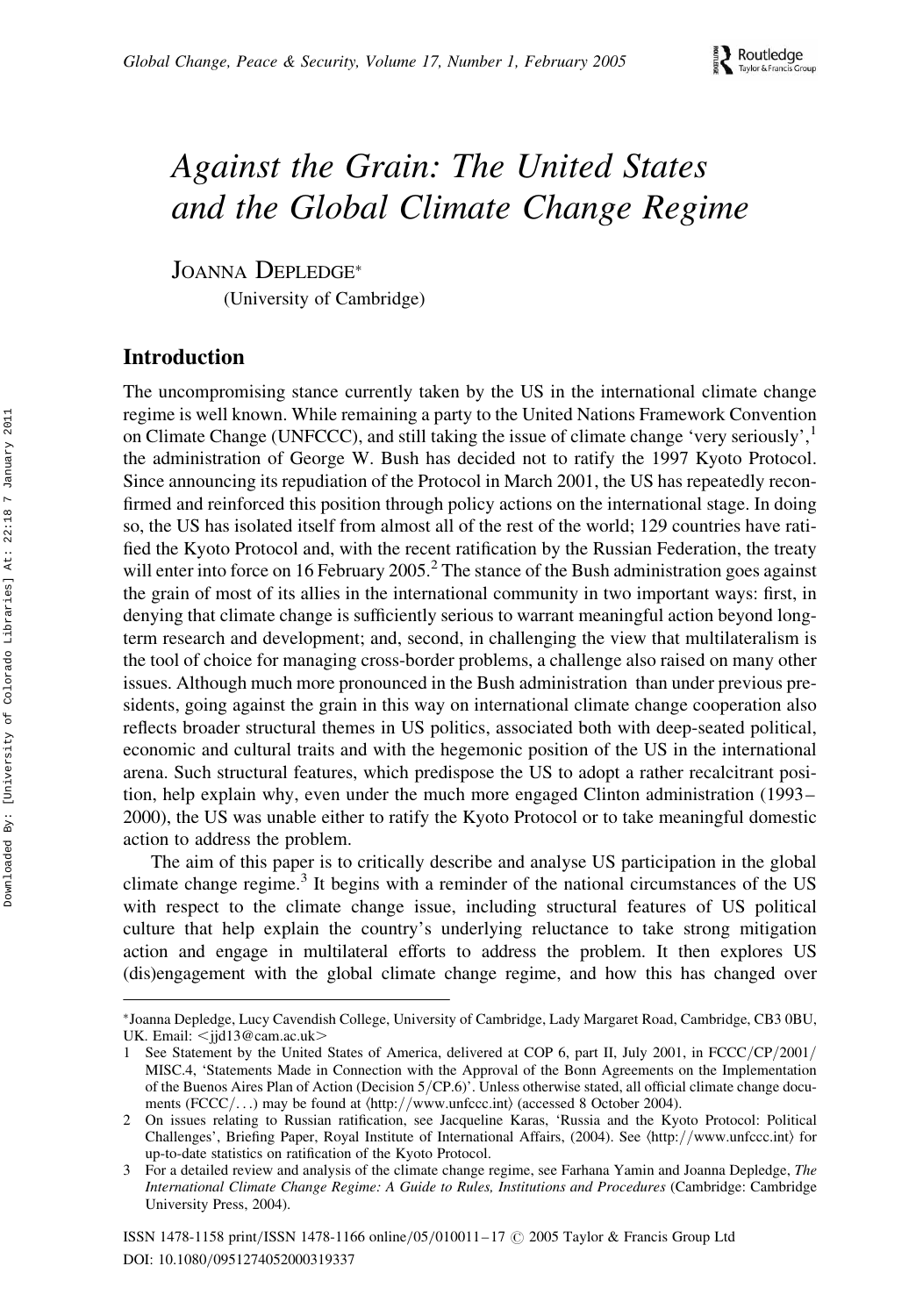time, focusing on the negotiation and adoption of the Kyoto Protocol during the Clinton administration, and the rejection of the Kyoto Protocol by the Bush administration. The paper then briefly looks ahead, showing how the US stance has generated feedback effects both domestically and internationally, which are placing growing (albeit still emergent) pressure on the US to bring its international position more closely into line with that of the rest of the world.

## The US and Climate Change

Although the statistics are generally familiar, it is worth recalling the absolutely central role of the US in the climate change issue. By any measure, the US is inescapably a major contributor to the problem. Total US emissions are higher than those of any other state in the world, more than the emissions of the second-, third- and fourth-highest emitters combined.<sup>4</sup> United States emissions per person are also among the highest in the world, more than double those of, for example, Japan and the Russian Federation, and nine times those of China.<sup>5</sup> The US economy is similarly relatively emissions-intensive among developed nations, with emissions per unit of GDP higher than those of almost all the 'old' EU nations and those of Japan. These statistics largely result from high levels of energy consumption and a large share of fossil fuels in the energy mix, reflecting fundamental features of the US economy and society, notably the abundance of cheap fossil fuel reserves including coal, vast distances enhancing the need for transport, and an expansive mode of development based on personal mobility through the motor vehicle.

Features of the US political system that are key to understanding the US stance on climate change include the separation of powers between the executive and legislative arms of government (the administration and the Congress). The executive, led by the president and comprising departments and agencies such as the State Department and the Environmental Protection Agency (EPA), forges the US position articulated in international negotiations. However, approval from the legislature—in the form of a two thirds majority vote of the Senate—is needed to ratify international treaties and put these into effect. This places a check on the extent to which the executive's international actions can be translated into domestic legislation, especially since Congress may not be controlled by the party of the president. Any significant domestic action on climate change at the federal level in turn requires extensive coordination and a complex approval process, involving the executive and its many agencies, the two houses of Congress and the 50 countries. In this way, according to Lee et al., 'the US government is structured to avoid the tyranny of big government, even at the expense of efficient government'.<sup>6</sup> The US is also characterized by the unusually strong influence of well-organized interest groups, of which stakeholders on climate change—notably energy industries and the agricultural sector—tend to have particularly great lobbying power.<sup>7</sup>

Deep-rooted cultural traits derived from the origins of the US as a pioneer state upholding individual freedom, along with the state's geographical isolation, sheer size and natural wealth, are other structural features that help explain the emissions-intensive development path of the US, and indeed its attitude to climate change mitigation. As Lee et al. note, US

<sup>4</sup> China, the Russian Federation and Japan, respectively.

Total and per capita CO<sub>2</sub> emission estimates for 2000 from fossil fuel consumption and cement production. Carbon dioxide is the dominant, and most reliably estimated, greenhouse gas. Source: Gregg Marland, Tom Boden and Bob Andres, 'Global, Regional and National Fossil Fuel  $CO<sub>2</sub>$  Emissions', Carbon Dioxide Information Analysis Centre (CDIAC) (2002),  $\langle$ http://cdiac.esd.ornl.gov/ $\rangle$  (accessed 8 October 2004).

<sup>6</sup> Henry Lee, Vicky Arroyo Cochran and Manik Roy, 'US Domestic Climate Change Policy', Climate Policy, 1, 3 (2001), p. 382.

<sup>7</sup> For a review of such structural political factors affecting US climate change policy, see Shardul Agrawala and Steinar Andresen, 'Indispensability and Indefensibility? The United States in the Climate Treaty Negotiations', Global Governance, 5, 4 (1999), pp. 457–482; and Lee et al., 'US Domestic Climate Change Policy'.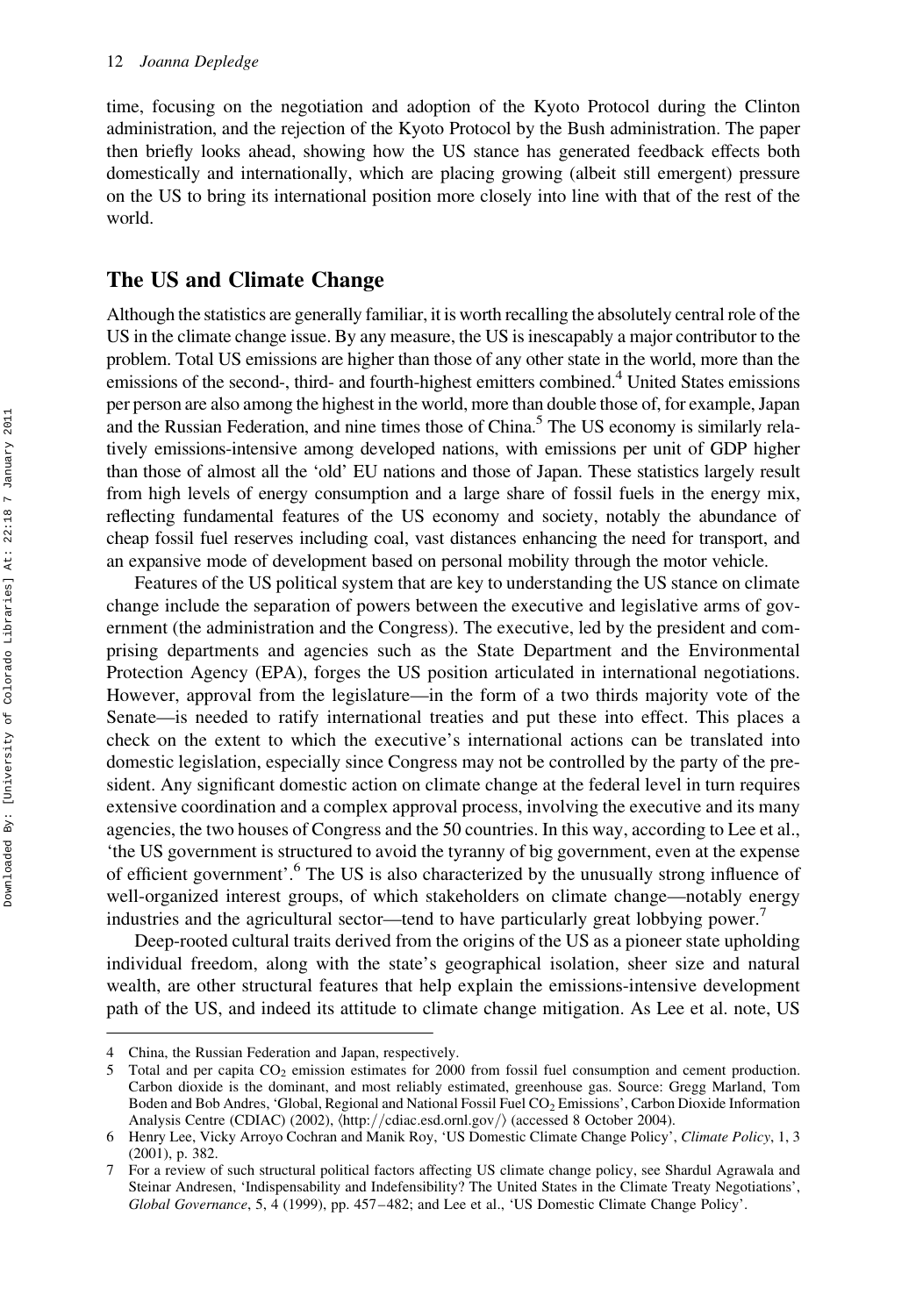culture is generally averse to 'conspicuous government intervention'.<sup>8</sup> Potential policies to mitigate climate change, such as taxation on energy intensive goods and services, efficiency standards or regulations to promote low carbon energy, have often been interpreted as unacceptable restrictions on personal choice. This dislike of 'big government' carries through to a generalized suspicion of multilateral institutions and international organizations, and the fear that these may try to erode US sovereignty. The US has a long history of spurning international institutions and agreements, including those that it helped to create, once these appear to be developing a momentum of their own that might not entirely support US policies or that might impose restrictions on the freedom of action of the US. The US is a big, wealthy, powerful state, whose immense capacity for action, and conviction about its own rectitude, makes it reluctant to submit to the constraints of international law and norms put in place to serve as a check on unfettered power.<sup>9</sup> The tortuous history of the relationship between the US and the United Nations pays testimony to this.<sup>10</sup> The establishment of legally binding emission targets on the US through a multilateral institution such as the global climate change regime, despite the active participation of the US in deciding on those targets, is thus inherently a difficult pill for US political culture to swallow.

The US population and its political establishment are often stereotyped in general terms by outsiders as having a rather restricted worldview, with comparatively modest knowledge and understanding of other countries and their conditions and motivations. Certainly, the sheer geographical size and isolation of the US mean that its citizens are less likely to feel the need to travel abroad or seek links overseas, while US cultural dominance means that media images are predominantly domestic ones. However, the US population and public opinion are anything but uniform, challenging the earlier generalization. Surveys, for example, have revealed much greater support among the US public for multilateralism in general, and also for strong action to tackle climate change, including ratification of the Kyoto Protocol, than is displayed either by the administration or by Congress.<sup>11</sup> Nevertheless, although such support is significant, it has so far remained more latent than active; that is, public opinion supporting international action on climate change is not held or expressed sufficiently strongly to counter the very strongly held and expressed views of sceptical interest groups.

United States participation in the climate change regime, and especially the expectations of other countries in this regard, is inevitably shaped by its position as the world's economic, political and military superpower. Although the extent of US dominance in certain nonmilitary fields has been questioned, its superpower position is very clear on the issue of climate change; not only does the US dominate the list of major contributors to climate change, but its economic wealth, political clout and technological superiority, along with the fact that it does serve as an implicit (if not explicit) development model for much of the rest of the world, mean that the US has the greatest potential of any single state to make a meaningful difference to resolving the problem. The US desire to exercise leadership in international affairs, however, and the nature of that leadership have always been uncertain, with important fluctuations between administrations.12 Climate change poses a particularly difficult dilemma for

<sup>8</sup> Lee et al., 'US Domestic Climate Change Policy', p. 384.

<sup>9</sup> For a discussion of the US attitude to international law, see Shirley V. Scott, 'American Realpolitik and international law', Review of International Studies, 30, 1 (2004), pp. 71–88; also Paul Sharp, 'Virtue Unrestrained: Herbert Butterfield and the Problem of American Power', International Studies Perspectives, 5, 3 (2004), pp. 300–315.

<sup>10</sup> For an interesting discussion of the US/UN relationship focussed on the dispute over the payment of US dues to the organization, see Courtney Smith, 'The Politics of U.S.–U.N. Reengagement: Achieving Gains in a Hostile Environment', International Studies Perspectives, 5, 2 (2004), pp. 197–215.

<sup>11</sup> See khttp://www.pipa.orgl. The author is indebted to an anonymous reviewer for directing her to this site.

<sup>12</sup> Sharp, in 'Virtue Unrestrained', for example, compares the essentially reactive but engaged foreign policy of President Clinton with the more aggressive policy stance of President George W. Bush, especially after the 9/11 attacks.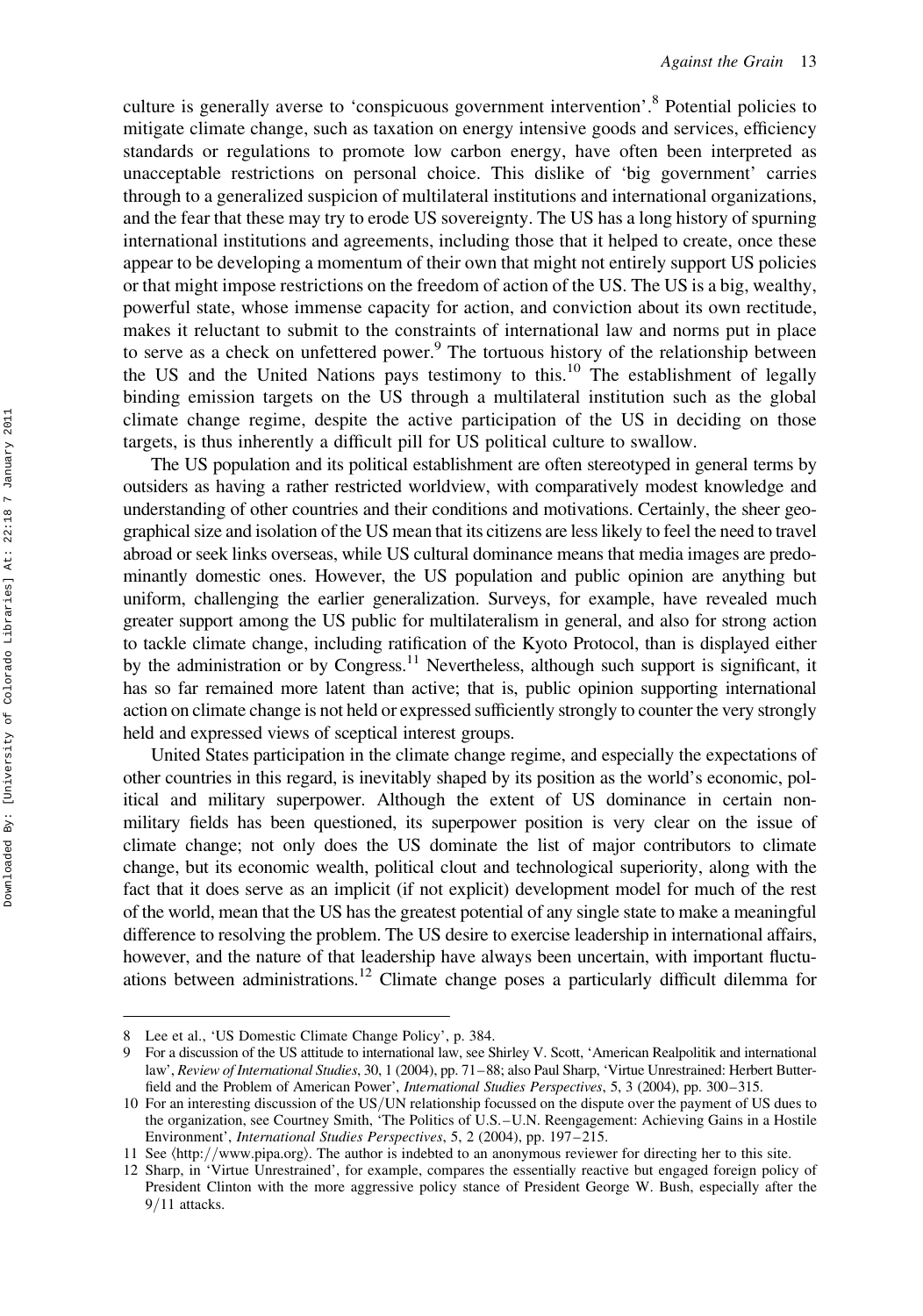the US in this respect. The US has typically sought to exercise international leadership by promoting the export of its *own model* of economic and political development to other countries. In the case of climate change, however, it is precisely that model that is, in large part, driving dangerous climate change. Leadership would therefore first require the US itself to change, and indeed potentially to adopt policies and practices in place in other countries. A capacity for self-criticism, however, is not a common feature of superpowers.

#### The Convention Negotiations: A Reluctant and Obstinate Participant

Ever since the emergence of the climate change issue onto the global stage, the US has consistently advocated weaker mitigation action than its industrialized country partners. By the start of the negotiations on what became the UNFCCC in 1991, the US, under the Republican presidency of George Bush, Sr, was the only Organisation for Economic Cooperation and Development (OECD) member (with Turkey) not to have set itself a domestic emission target. The US only reluctantly agreed to launch negotiations on a climate change convention at all. It subsequently resisted all pressure during those negotiations to establish concrete targets and timetables within the treaty, preferring an exclusively process-oriented regime focused on encouraging national action plans, monitoring and verification, and developing a longer-term goal. Although other OECD states largely concurred with the importance of process and long-term planning, the US was almost entirely alone in declining to take the additional concrete step of establishing emission targets.<sup>13</sup>

In contrast to its laggard position on mitigation action, the US had long exercised strong leadership in the area of scientific research. The US government was the overwhelmingly dominant sponsor of early scientific research on climate change, dating back as far as the 1950s, including the monitoring of  $CO<sub>2</sub>$  emissions in Hawaii and the later development of general circulation models for modelling past climates and predicting future change. The US went on to play a pivotal leadership role in promulgating the establishment of the Intergovernmental Panel on Climate Change (IPCC) in  $1988$ ,<sup>14</sup> which has since proved absolutely central in providing the foundations for the political negotiations. There is no doubt that, without US scientific backing, 'climate change might not be the global policy concern that it is today'.15 As the US itself rightly proclaimed to the climate change regime in 2002, 'since 1990, the United States has provided over US\$18 billion for climate system research—more resources than any other country'.<sup>16</sup>

These themes—a laggard position on concrete targets, yet one of leadership in scientific research—have persisted in US international climate change policy over the past two decades.

# The Kyoto Protocol Negotiations: A Laggard, but Engaged Participant

The negotiations on the Kyoto Protocol, and importantly on their mandate, were conducted under ostensibly very different political circumstances for the US than the convention negotiations, that is, under the Democratic Clinton presidency, and the vice-presidency of

<sup>13</sup> On the UNFCCC negotiations, see Daniel Bodansky, 'The United Nations Framework Convention on Climate Change: A Commentary', Yale Journal of International Law, 18, 2 (1993), pp. 451–558. For a specific analysis of the US role in those negotiations, see William A. Nitze, 'A Failure of Presidential Leadership', in Irving M. Mintzer and J. Amber Leonard (eds), Negotiating Climate Change: The Inside Story of the Rio Convention (Cambridge: Cambridge University Press, 1994); and Agrawala and Andresen, 'Indispensability and Indefensibility?'

<sup>14</sup> On early scientific research on climate change, the IPCC and the role of the US, see Shardul Agrawala, 'Context and Early Origins of the Intergovernmental Panel on Climate Change', Climatic Change, 39, 4 (1998), pp. 605–620.

<sup>15</sup> Agrawala and Andresen, 'Indispensability and Indefensibility?' p. 457.

<sup>16 &#</sup>x27;US Climate Action Report, Third National Communication of the United States of America under the United Nations Framework Convention on Climate Change' (2002), chapter 1,  $\langle \text{http://www.unfccc.int\rangle}$ .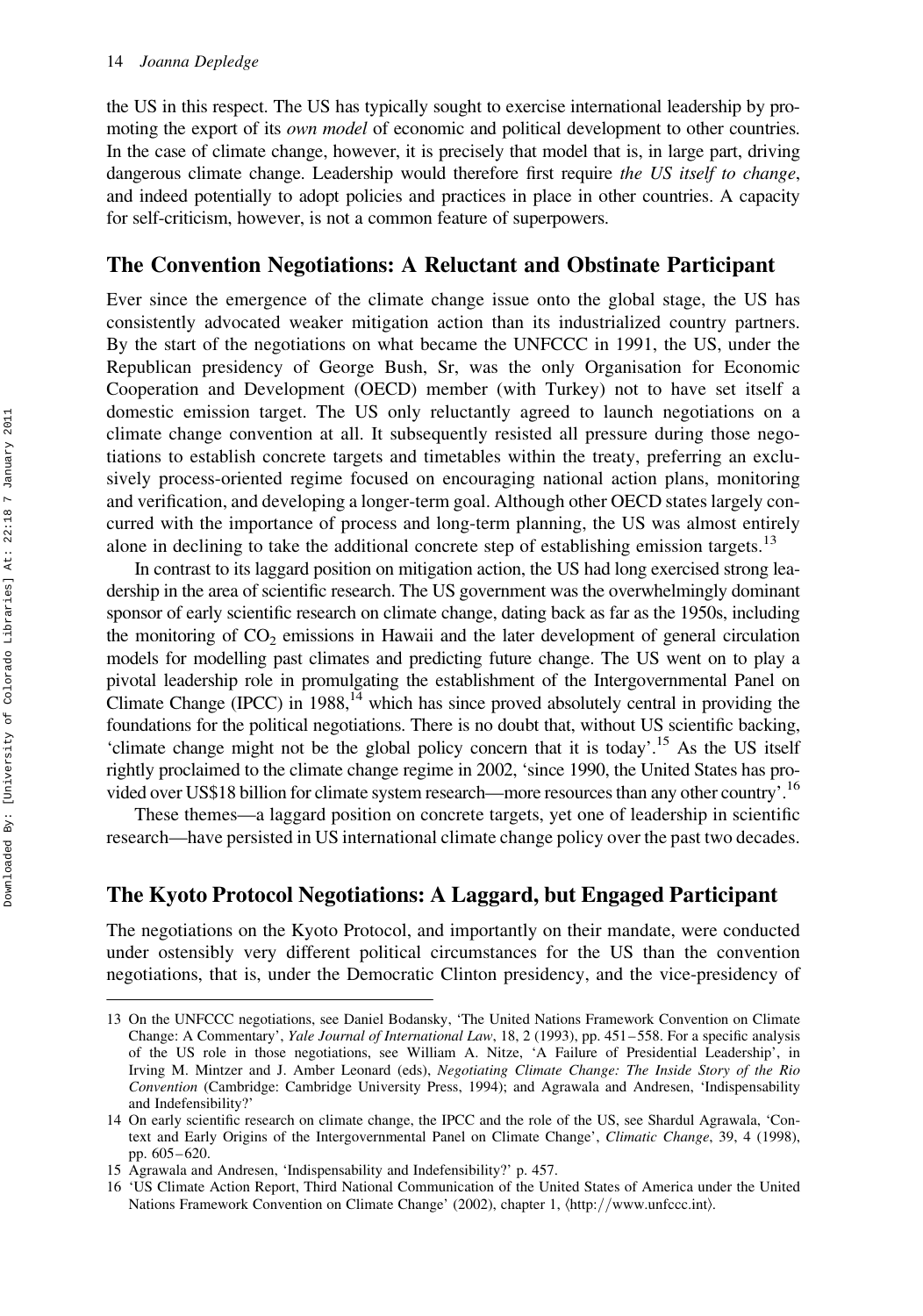the avowed and longstanding environmentalist Al Gore. This led to a more engaged tone in US climate change diplomacy. Although many US proposals during the Kyoto Protocol negotiations pushed against the boundaries of the negotiating mandate, the US was fully involved in the talks, and not out on a limb as it had been during the Convention negotiations. The election of a Republican-dominated Congress in late 1994, however, had the effect of boosting the structural inclination of the US towards a recalcitrant stance on climate change. This generated tensions in the US negotiating position, which were papered over to a large extent in the international arena by the Clinton administration.

Unlike the negotiations on the Convention, therefore, the US delegation did concede, when agreeing to the so-called Berlin mandate for the negotiations at the first conference of the parties (COP1) in 1995, that the main result of the talks should be to establish 'quantified emission limitation and reduction objectives'.<sup>17</sup> Although the US delegation could not agree to the actual words 'targets and timetables' being used, the inference was clear. The main sticking point, in fact, was less the principle of adopting emission targets, and more the question of whom these targets should cover. The US wanted all countries—including developing countries, and principally the high emitters among these—included in the scope of any adopted targets, whereas the developing countries insisted that the industrialized countries listed in the Convention alone should be covered. Indeed, an influential minority of developing countries, mostly oil-exporting nations, opposed launching a new round of negotiations on any substantive commitments at all. In the end, the US, and other industrialized nations, had to respond to an overture by the so-called 'Green Group' of developing countries and concede that the targets would cover only industrialized countries, in return for agreement to launch a new round of negotiations.<sup>18</sup>

Even more so than the adoption of the Kyoto Protocol itself, the agreement on this Berlin Mandate was a pivotal moment in both climate change politics and US climate change diplomacy. The US delegation faced intense and bruising pressure from business and industry lobby groups not to agree to the exclusion of developing countries from this negotiating mandate. The decision of the US delegation to nevertheless fall in line with the consensus among its Western allies, and most of the rest of the world, represented a clear shift towards multilateral engagement on climate change. The positive engagement of the US was confirmed at COP 2 in July 1996, when the head of delegation announced support for legally binding emission targets, coupled with an emissions-trading system.<sup>19</sup>

The aversion to mitigation action, however, simmered under the surface, occasionally bubbling up to the fore. Having agreed to exempt developing countries from emission targets in this negotiating round, the US delegation found itself in the firing line of the Republican-dominated Congress, in addition to business and industry lobby groups, and to some extent tried to claw back its position from that agreed in the Berlin Mandate. The US therefore proposed in early 1997 that the Protocol should include a clause on 'evolution', whereby emission targets for all countries would be negotiated by  $2005<sup>20</sup>$  In doing so, the US argued that it was sticking to the letter of the Berlin Mandate—developing countries would not assume commitments in the Protocol itself—but looking ahead to secure a commitment whereby developing countries would be bound by targets in the foreseeable future. The subtleties of the US position,

<sup>17</sup> See decision 1/CP.1, FCCC/CP/1995/7/Add.1, 'Report of the Conference of the Parties at Its First Session Held at Berlin from 28 March to 7 April 1995. Part II: Action Taken by the Conference of the Parties'.

<sup>18</sup> For an analysis of the COP 1 negotiations and the Berlin Mandate, see Michael Grubb and Dean Anderson (eds), The Emerging International Regime for Climate Change: Structures and Options after Berlin, (London: Royal Institute of International Affairs, 1995).

<sup>19</sup> See statement reproduced in Michael Grubb with Christiaan Vrolijk and Duncan Brack, The Kyoto Protocol: A Guide and Assessment (London: Earthscan, 1999).

<sup>20</sup> See US proposal contained in FCCC/AGBM/1997.MISC.1, 'Implementation of the Berlin Mandate: Proposals from Parties', also position papers in FCCC/AGBM/1996/MISC.2/Add.2 and Add.4, 'Implementation of the Berlin Mandate: Comments from Parties'.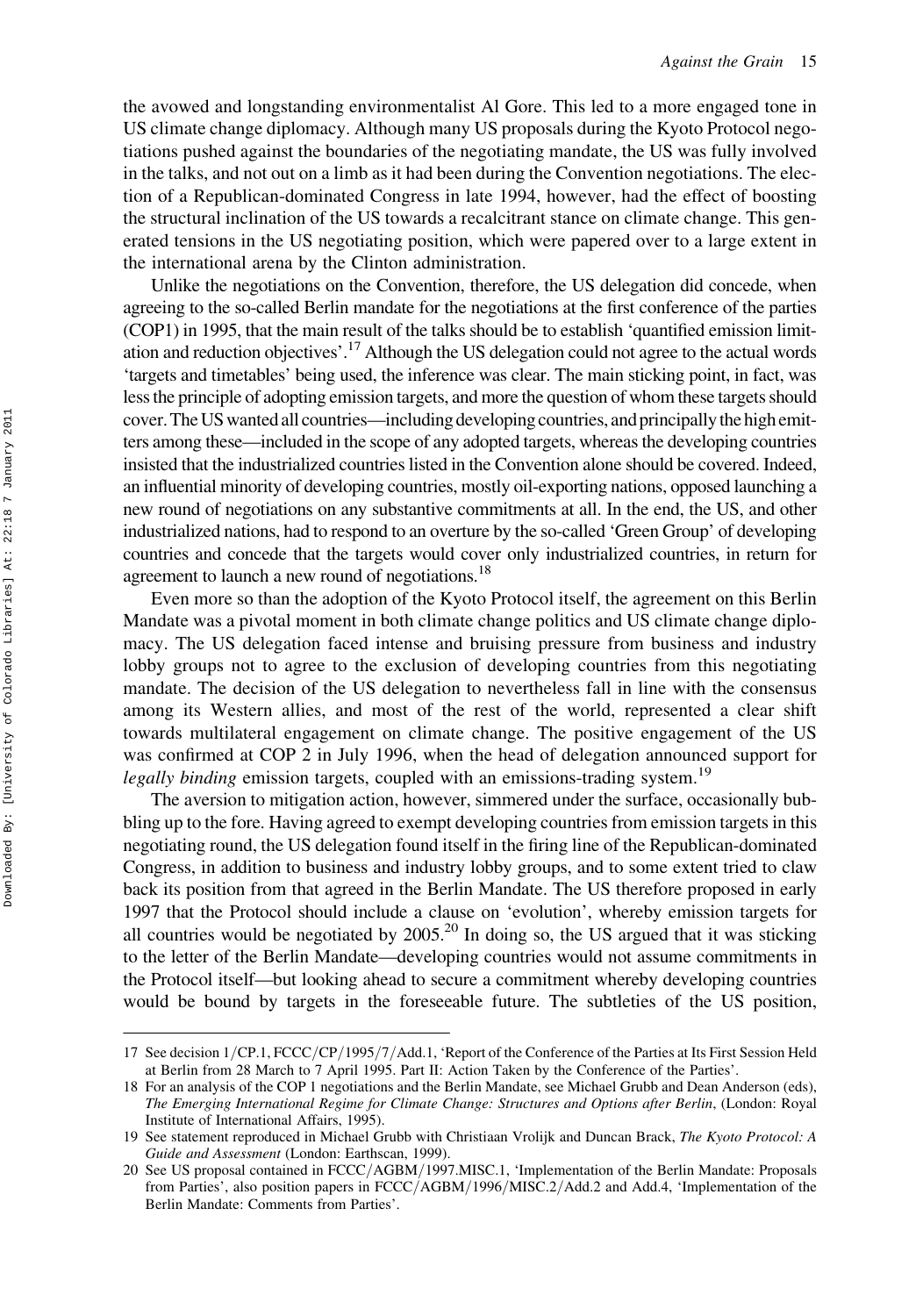however, were lost on the developing countries, who vociferously opposed it. Although its position was undoubtedly the most extreme, it is worth noting that the US was not wholly against the grain of its Western allies on the issue of developing-country participation. Although it rejected the US proposal, the EU had in fact provoked the ire of developing countries a few months before by proposing that additional countries might join the list of industrialized nations with commitments under the Convention and the draft protocol. New Zealand then went even further than the US—although no doubt in close alliance with it—to table, at COP 3 in Kyoto, a formal proposal for a process leading to new commitments for developing countries.<sup>21</sup>

The question of developing-country participation grew in importance with the unanimous adoption of the so-called Byrd–Hagel Resolution in the US Senate in June  $1997.<sup>22</sup>$  This bipartisan resolution, although not binding on the president, essentially called on the US delegation to reject a protocol that would not also include emission commitments for developing countries within the same time frame as those of the US, a demand unambiguously contrary to the Berlin Mandate that the US delegation had agreed to two years before. The reaction of the US delegation to the Byrd–Hagel Resolution in the negotiations was muted. The US never pushed its 'evolution' proposal very hard, with individual US negotiators recognizing its illegitimacy among other delegations. Instead, the US delegation worked towards more legitimate proposals to secure greater developing country participation, notably on voluntary commitments (eventually rejected) and what became the clean development mechanism (CDM). United States negotiators also took great pains to alert others to the domestic pressure they were under; at a small meeting of senior negotiators in August 1997, the US delegation circulated a newspaper advertisement taken out by a business lobby group vociferously criticizing the exemption of developing countries from emission targets as unfair.

The second demand of the Byrd–Hagel Resolution was that the US should not adopt emission targets that would harm the US economy. The controversy surrounding the adoption of any legally binding emission targets in the US was highlighted by the delay in tabling a proposed target until the penultimate negotiating session before Kyoto, in late October 1997. In a speech to the National Geographic Society, President Clinton announced that the US would advocate returning emissions of the six main greenhouse gases to their 1990 levels by 2008–2010, in effect delaying—or extending—by ten years the target already in the Convention, but this time making it legally binding. This proposed target was significantly weaker than most others proposed in the negotiations, including by industrialized countries such as the EU nations, Canada and Japan. Most delegations had been working from the assumption that the Kyoto Protocol would require reductions in emissions from the 1990 baseline for major industrialized country emitters. The US proposal was therefore seen by most negotiating partners as very disappointing. Revealingly, however, this proposal was in fact among the strongest of the options that were put before President Clinton, showing just how at odds with most of the rest of the world the US found itself with respect to global climate change, even with an environmentally engaged presidency.

Another important aspect of the US delegation's position was its support, also manifested during the Convention negotiations, for maximum flexibility. Its proposals for flexibility during the Kyoto Protocol negotiations were sophisticated, including not just the comprehensive coverage of gases, sources and sinks promulgated during the Convention negotiations, but also multi-year targets, banking, borrowing,<sup>23</sup> emissions trading and project-based

<sup>21</sup> On proposals put forward during the Kyoto Protocol negotiations and the 'evolution' issue, see FCCC/TP/2000/2, 'Tracing the Origins of the Kyoto Protocol: An Article-by-Article Textual History'.

<sup>22</sup> Senate Resolution 98 of the 105th Congress (12 June 1997).

<sup>23</sup> Under 'banking', countries are allowed to carry over any unused emission allowances to the next commitment period. Under 'borrowing', countries would have been able, under certain conditions, to 'borrow' emission allowances from future periods to meet their commitments in the present.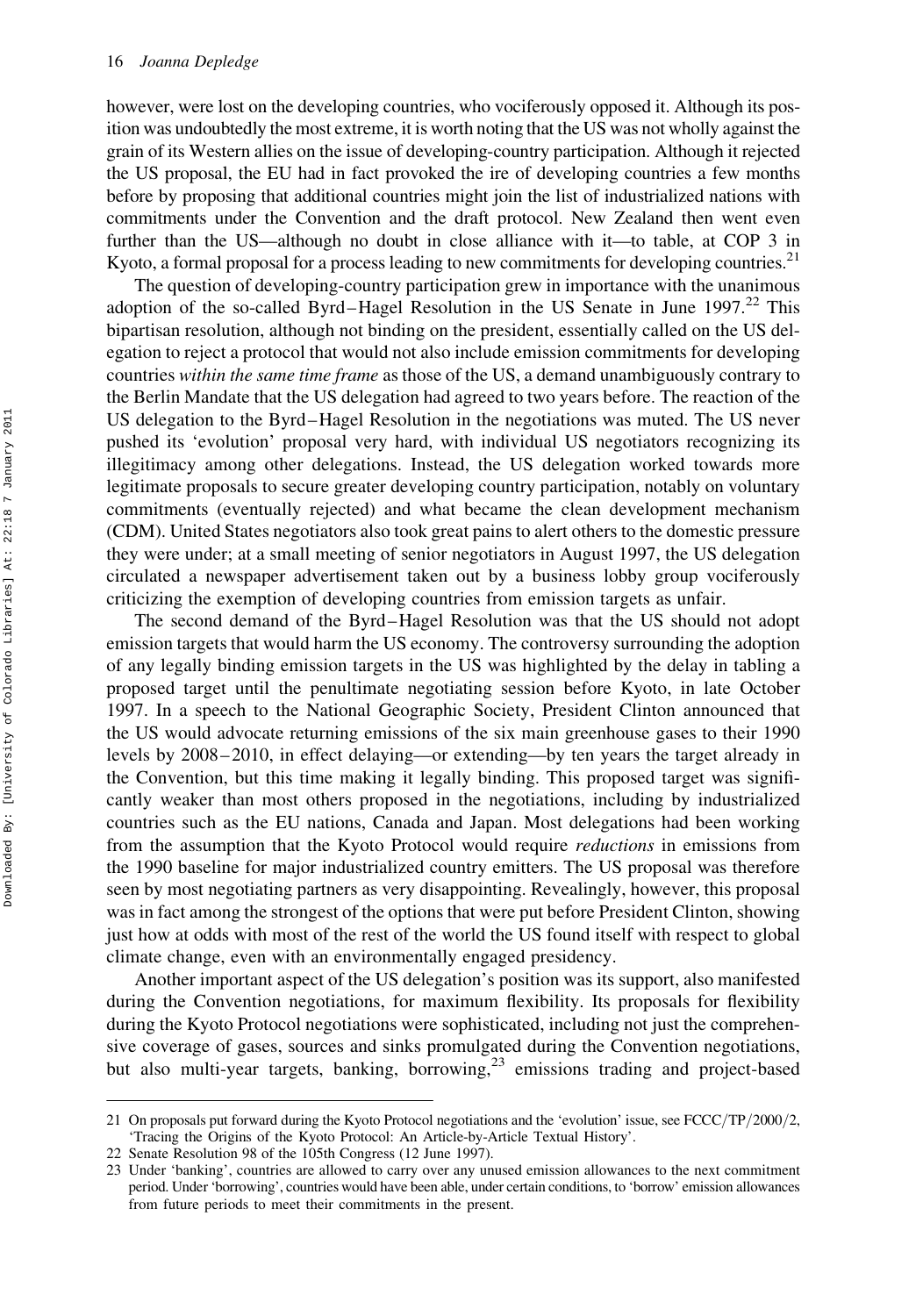joint implementation, including with developing countries. With the exception of borrowing, which garnered almost no support, all these flexibilities were initially met with suspicion but were eventually accepted into the Kyoto Protocol. The US also stood firm in insisting on a target date not before 2010, proving much more willing to compromise on the level of its emission target than on bringing the compliance date forwards; opposition to 'short-term' targets was a major theme of business and industry lobbying. The US delegation thus tried to reconcile its more progressive stance with the much more recalcitrant position of the US Congress and large sections of the business and industry community by playing within the rules of the negotiating mandate, rather than rejecting it altogether.

While the US did not take any explicitly isolationist stance during the Kyoto Protocol negotiations, many of its proposals were, at the time, regarded as against the grain by its negotiating partners, in the sense of being at best extremely innovative, and at worst suspicious in their intent. The full US protocol proposal put forward in early 1997 used many concepts, ideas and turns of phrase that were unprecedented at the time. They were also couched very much in the language of market economics, revealing the strong predilection of the US for a market-based, rather than government-led, approach to tackling climate change. Such concepts—including emissions trading, banking, borrowing and multi-year targets (termed 'budget periods' by the US)—met with initial resistance from the EU and, especially, developing countries, exacerbated by the market-based language and sheer lack of understanding. For example, the US proposal for 'budget periods' was not well received by developing countries, who interpreted it as a means for industrialized countries to somehow evade their commitments, and who found the financial connotations of the word 'budget' troubling. The concept of multi-year targets—which is now widely acknowledged as a sensible means of smoothing over annual fluctuations in emissions to gain a better picture of emission trends—was only accepted when its name was changed to 'commitment period'.

Although US proposals suffered from unwise terminology and insensitive presentation, reflecting rather limited understanding of other countries' concerns, there is no doubt that the delegation devoted considerable human and financial resources to devising and analysing provisions for the Kyoto Protocol, and in doing so supplied important intellectual skill and energy to the negotiation process. The sophistication and ingenuity of the US proposals certainly made them very important inputs for the negotiations, and ultimately helped ensure that US language permeated every aspect of the Kyoto Protocol, much more so than the proposals of all other parties put together.<sup>24</sup>

The intellectual skill and energy injected into the Kyoto Protocol negotiations by the US were similarly matched by continued scientific leadership, as well as proactive financial support for the regime. The US was a major contributor to the financing of the IPCC's Second Assessment Report, whose findings injected new momentum into the Kyoto Protocol negotiations, while federal funding helped maintain the dominant position of the US in terms of national and internationally collaborative climate change research. This leadership also took on a different angle, with the high-level statement by the US delegation at COP 2 denouncing 'naysayers and special interests bent on belittling, attacking and obfuscating climate change science'.<sup>25</sup> This was very important in signalling that the US administration was taking the advice of its own scientists—in effect, putting its mouth where its money was—and publicly rejecting the handful of sceptical scientists denying the reality and severity of human-induced climate change.

<sup>24</sup> On the Kyoto Protocol negotiations, see FCCC/TP/2000/2; Grubb et al., The Kyoto Protocol; and Sebastian Oberthür and Hermann Ott, The Kyoto Protocol: International Climate Policy for the 21st Century (Berlin: Springer Verlag, 1999).

<sup>25</sup> Cited in Grubb et al., The Kyoto Protocol, p. 54.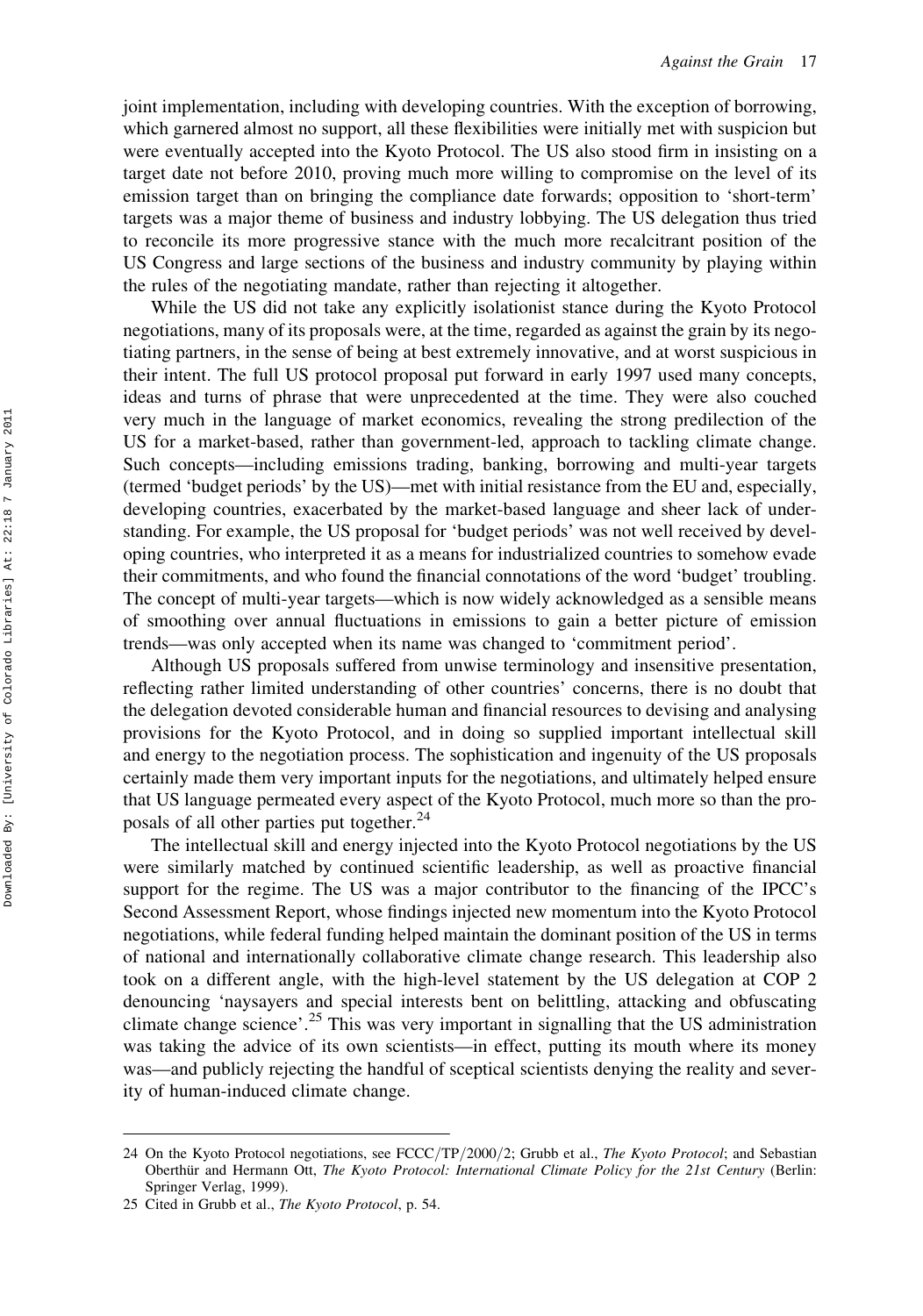In terms of financial contributions to the climate change regime, the US was the major backer of the Kyoto Protocol negotiation process. The climate change regime is funded by contributions from all parties, with their shares based on the UN scale of assessed contributions. On this basis, the US, as the world's largest economy, is asked to contribute the largest share of the regime's budget, around 21 per cent, and has always paid its contribution in full, more or less on time, and sometimes even in advance. The sums are, admittedly, rather small. The entire budget for the core fund of the secretariat in 1997 amounted to around US\$9 million, rising to around US\$17 million for 2004. In addition, however, the US was generous during and immediately after the Kyoto Protocol negotiations with its additional contributions to the regime's voluntary funds to help finance extra activities and cover the costs of participation by eligible delegates from developing countries.<sup>26</sup> The US contributed over US\$1.3 million to these funds in 1996/1997, and over US\$3.3 million in  $1998/1999$ <sup>27</sup>

There is strong anecdotal evidence that the US delegation adopted the Kyoto Protocol in full anticipation that it could never be ratified in its present form. The underlying demands of the US Congress, and powerful interest groups, were simply too far against the grain of almost all the rest of the world to be acceptable. The choice facing the US delegation was thus either to block the negotiations—thereby going against the administration's own beliefs and facing massive international opprobrium—or to go along with the rest of the international community, and put off the day of reckoning. The Chair of the Kyoto Protocol negotiations was prescient enough to insist that the rules for entry into force would allow the Protocol to come into effect without the US. The day after the adoption of the Kyoto Protocol, influential senators rejected it as unacceptable.

The rather incongruous situation whereby the US delegation supported the Protocol and went ahead with the follow-up process, while opposition to the treaty in the legislature deepened, continued to the end of the Clinton presidency. In late 1998, the US administration even signed the Protocol, claiming (tenuous, and ultimately fruitless) progress in securing developing-country participation. The US delegation was aided, to some extent, in sustaining such a contradictory position by the fact that ratification by industrialized countries was in effect delayed by the need to negotiate the implementation details of the Kyoto Protocol, with a deadline of COP 6 in late 2000. The US participated constructively in those negotiations, just as it had done in the negotiations on the Kyoto Protocol. It continued with the similar approach of seeking maximum flexibility and, as with the Kyoto Protocol negotiations, sometimes veered into putting forward proposals pushing against the boundaries of the legitimate in the eyes of its negotiating partners.<sup>28</sup>

Negotiations at COP 6 were conducted largely during a period of limbo for the US, with the result of the November 2000 presidential election still in dispute. The US head of delegation to COP 6 claimed that the uncertainty over whether Gore or Bush would become the next US president did not affect the US negotiating stance. This rather doubtful claim—given the vastly differing environmental agendas of the two candidates—was perhaps more than the diplomatic gloss assumed at the time, revealing that the underlying current of opinion among the US political establishment meant that the US would not ratify the Kyoto Protocol whosoever occupied the White House. Nonetheless, few

<sup>26</sup> These sums are in addition to US financial support to developing countries for climate change action channelled through the GEF, other multilateral institutions, or bilaterally. See 'US Climate Action Report'.

<sup>27</sup> See documents FCCC/CP/1998/9 and FCCC/SBI/2000/9, 'Reports of the United Nations Board of Auditors: Audited Financial Statements for the Bienniums 1996 and 1997, and 1998/1999', respectively.

<sup>28</sup> On the US proposal for the land use, land-use change and forestry sector, which would have 'almost eliminate[d] at a stroke most of the US requirement to reduce emissions', see Michael Grubb and Farhana Yamin, 'Climatic Collapse at The Hague: What Happened, Why and Where Do We Go from Here?', International Affairs, 77, 2, (2001), pp. 261–276.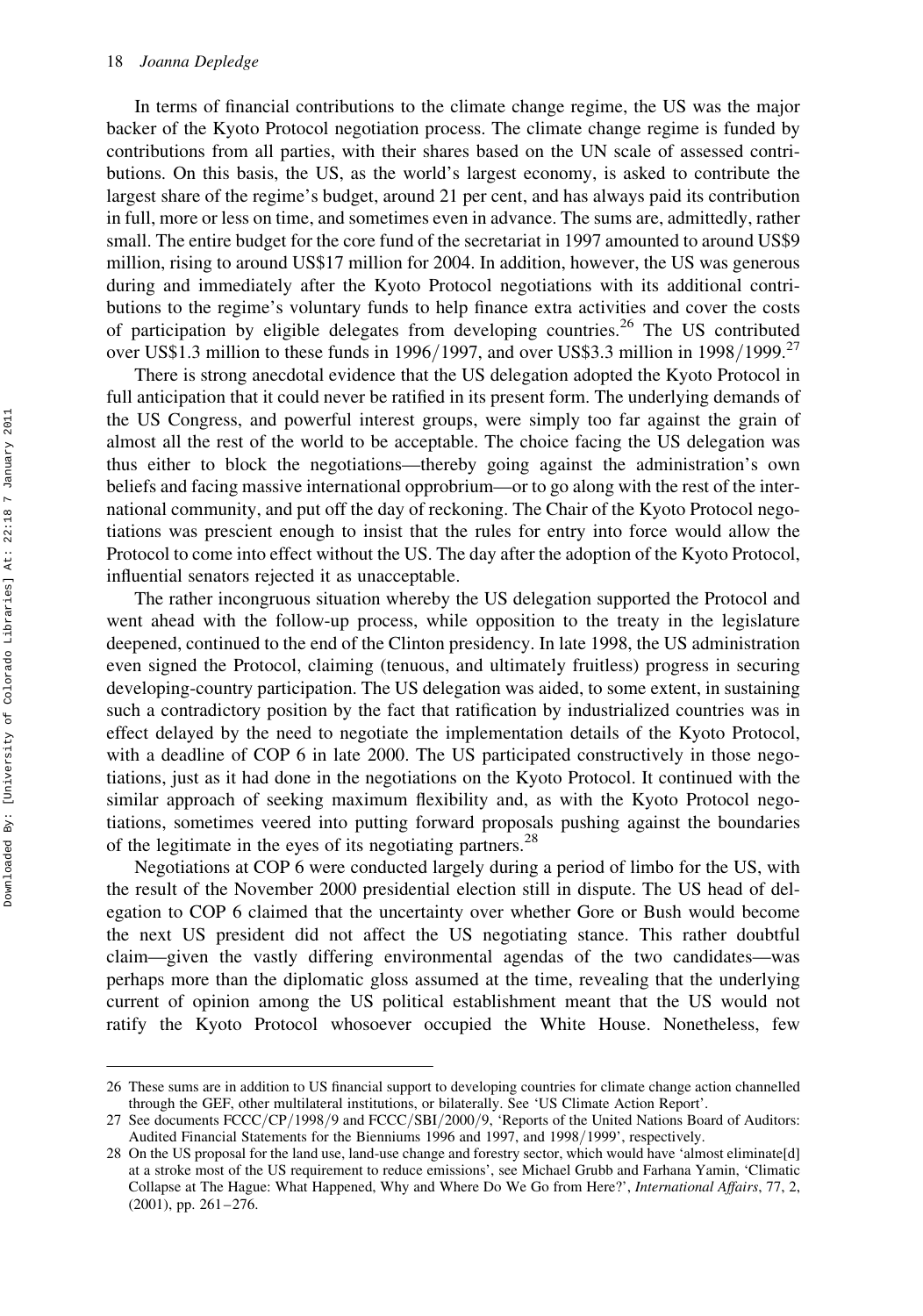commentators lay responsibility for the collapse of negotiations at COP 6 at the door of the US, with the finger of blame pointing more at the inflexible stance of the  $EU^{29}$ 

### The Post-Kyoto Negotiations: An Outsider

The Republican Bush presidency soon exposed to full view the contradictions of the US international position. Under the Clinton administration, the US delegation in the international arena had sought to counter the fundamental reluctance of the US political establishment to take strong, internationally coordinated action on climate change. Under the Bush administration, however, this fundamental reluctance came back to the fore and was magnified by the specific character and leanings of the presidency. The first signs came in mid-March 2001, when, in a letter to Republican senators, President Bush announced that his campaign promise to control  $CO<sub>2</sub>$  emissions had been a 'mistake' and that he did not support the Kyoto Protocol targets.<sup>30</sup> A couple of weeks later, the US administration confirmed that it had 'no interest in implementing' the Kyoto Protocol and that it was, therefore, 'dead'.<sup>31</sup> Two main reasons were given for this: the absence of commitments for developing countries, and excessively strong targets, mirroring the Byrd–Hagel Resolution. The administration's repudiation of the Kyoto Protocol became headline news around the world, and shocked other governments, who had recently been assured by Christine Whitman, the EPA Administrator, at a G-8 meeting that the US would continue with the Kyoto Protocol process. $32$ 

The fact that President Bush had strong links to the oil industry and an undistinguished record on environmental issues helps explain why his political instincts propelled him towards a much more recalcitrant position relative to the global climate change regime than that of the Clinton administration. What is interesting about President Bush's reversal of his  $CO<sub>2</sub>$  election pledge and his rejection of the Kyoto Protocol is precisely that these actions appeared to be based more on instinct and ideology than well-considered policy. The rapidity and clumsiness with which the administration made its announcements are more suggestive of an improvised reaction to skilful questioning by Congresspeople than informed decision making. There was no sense, for example, that President Bush had been briefed on the cataclysmic impact his outright rejection of the Kyoto Protocol would have on the rest of the world, including close US allies such as the EU and Japan, and therefore the need for considered diplomacy in announcing it. Even more revealingly, it was only subsequent to his repudiation of the Kyoto Protocol that President Bush ordered a review of US climate change policy. Such instinctive policymaking is a trend that has characterized US foreign policy under President Bush, most obviously exemplified by the war in Iraq.<sup>33</sup>

The US announcement also reflected a particularly weak understanding of, or concern for, the positions of other countries. The administration was perhaps as shocked by the strongly negative reaction of much of the rest of the world to its announcement, than the rest of the world had been shocked by the announcement itself. Of course, this mutual shock not only reflects lack of understanding on the part of the US, but also on the part of many of its allies, who should have been prepared for the repudiation action by the underlying resistance of the US to internationally coordinated mitigation action since the negotiation of the Convention.

The US announcement did two things. First, it at last blew away the cover of the Clinton administration, and honestly admitted that the Kyoto Protocol did not enjoy support in the US

<sup>29</sup> See commentaries in International Affairs, The Climate Change Debate (2001), 77, 2.

<sup>30 &#</sup>x27;US U-turn on Emissions Fuels Anger', The Guardian (15 March 2001).

<sup>31 &#</sup>x27;Bush Kills Global Warming Treaty', The Guardian (29 March 2001).

<sup>32</sup> For an analysis of the US repudiation, see Michael Lisowski, 'Playing the Two-Level Game: US President Bush's Decision to Repudiate the Kyoto Protocol', Environmental Politics, 11, 4 (2002), pp. 101–119.

<sup>33</sup> See Linda B. Miller, 'America and the World', Review of International Studies, 30, 3 (2004), pp. 443–450.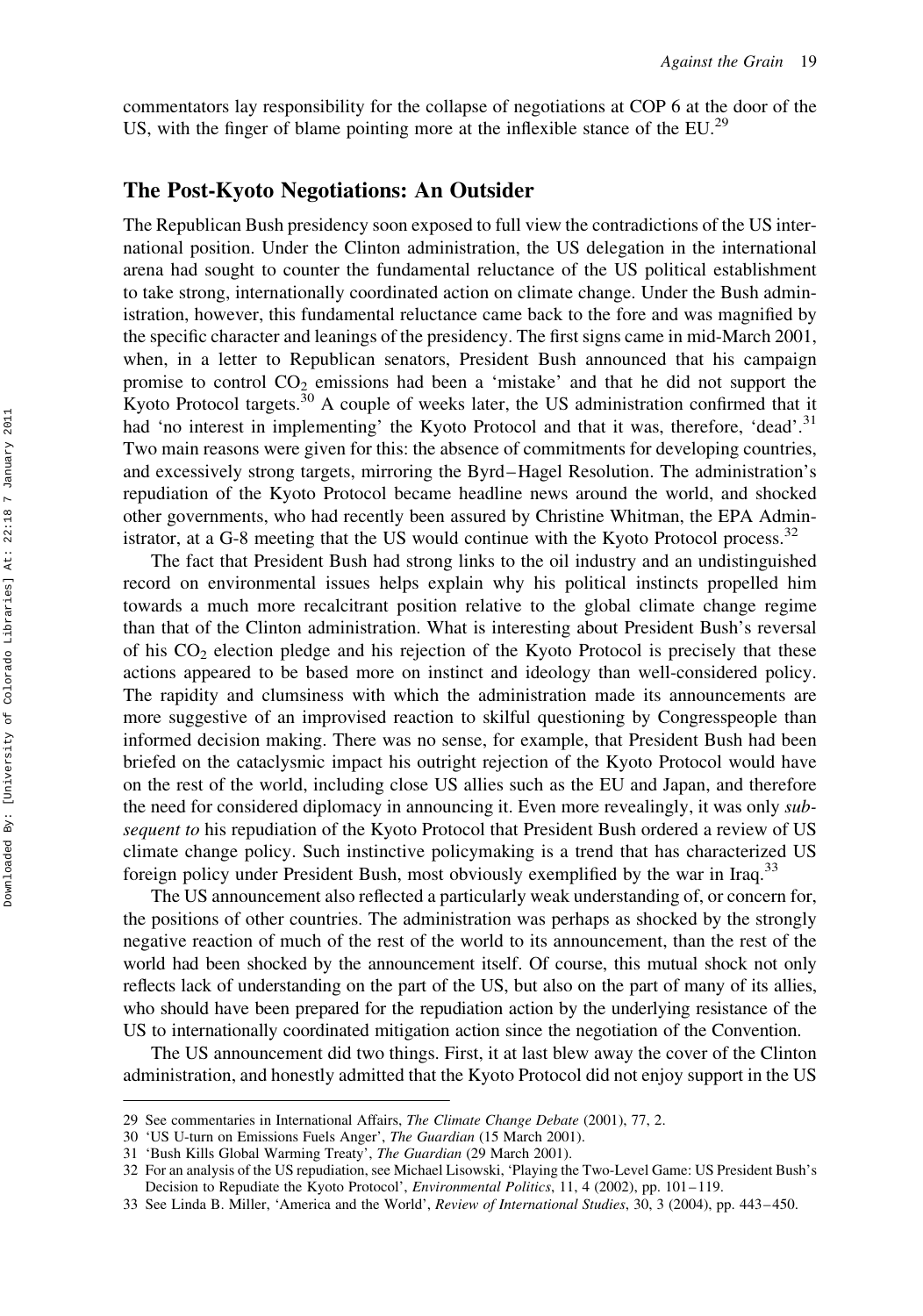among those who would have to ratify it. Second, it set the US, under the Bush presidency, more firmly against the grain of the rest of the world on international climate change policy than it had ever been. Instead of burying the Kyoto Protocol, the US announcement had the opposite effect, galvanizing the rest of the world into a much more positive and conciliatory negotiating attitude. The newly found resolve of the international community, minus the US, was pivotal to enabling adoption of the Bonn Agreements at the resumed session of COP 6 in July 2001, and subsequently the Marrakesh Accords at COP 7 in November later that same year.<sup>34</sup> At the time of writing, 126 countries had ratified the Kyoto Protocol, including almost all of the 39 UNFCCC parties with targets, along with China, India, Brazil and many other major emitters, highlighting starkly the extent of the isolation of the US. Only Australia joined the US in explicitly rejecting the Kyoto Protocol; unease over legally binding targets was a consistent theme of the Australian position in the Kyoto Protocol negotiations, and Australia has since stated that it will try to achieve its Kyoto target domestically, even in the absence of ratification; a very different approach to that of the  $US$ <sup>35</sup>

The extent to which the US administration misjudged the global mood over the Kyoto Protocol and placed itself in such isolation is very revealing of its overall attitude to international affairs. The US administration had truly assumed that, once the US withdrew, the Kyoto Protocol process would collapse, either because action on climate change without US participation was unthinkable, or because countries that had been publicly supporting the Kyoto Protocol were doing so disingenuously, and would be gratefully relieved at the opportunity to reveal their true opposition to the treaty and follow the US lead in rejecting it. As Sharp suggests in a broader context, such an attitude is to be expected of a superpower that perceives itself as a 'virtuous hegemon'.<sup>36</sup>

These assumptions reflect not only a lack of understanding of the strength of concern over the problem of climate change in most of the world outside the US, but also a very different attitude to multilateralism. The Bush administration clearly viewed the global agreement reached at Kyoto as expendable, and felt no compunction in unilaterally withdrawing from it. The rest of the world, however, felt very uncomfortable with the concept of summarily rejecting a painstakingly negotiated multilateral treaty in this way. The EU Environment Commissioner revealingly commented that 'the EU is willing to discuss details and problems, but not to scrap the whole protocol'.<sup>37</sup> This partly reflects the separation of powers in the US political structure discussed above, so that adoption of the Kyoto Protocol was seen more as an act by the rival Clinton administration which the Bush administration could thus repeal without scruple, than as an international instrument agreed with the rest of the world. Although other countries had been much less successful than the US in getting their preferred concepts and proposals included in the final Kyoto Protocol, once it had been adopted other countries assumed that it would eventually be ratified and enter into the panoply of international law. Other countries that were less than happy with their commitments under the Kyoto Protocol, including the US under the Clinton administration, played within the boundaries of the process, seeking to make gains in the follow-up negotiations on the implementation rules of the Kyoto Protocol. Australia, Canada, Japan and the Russian Federation all achieved major concessions in this way, significantly alleviating the effort required to meet their emission targets, and indeed reaping opprobrium from

<sup>34</sup> These decisions established the implementation details of the Kyoto Protocol, enabling countries to ratify it. See FCCC/CP/2001/5, 'Report of the Conference of the Parties on the Second Part of Its Sixth Session, Held at Bonn from 16 to 27 July 2001', and FCCC/CP/2001/13/Add.1-4, 'Report of the Conference of the Parties on Its Seventh Session, Held at Marrakesh from 29 October to 10 November 2001'.

<sup>35</sup> See 'Australia's Third National Communication on Climate Change: A Report under the United Nations Framework Convention on Climate Change' (2002),  $\langle$ http://www.unfccc.int $\rangle$ .

<sup>36</sup> Sharp, 'Virtue Unrestrained'.

<sup>37 &#</sup>x27;EU Dismay as Bush Reneges on Kyoto', The Guardian (30 March 2001).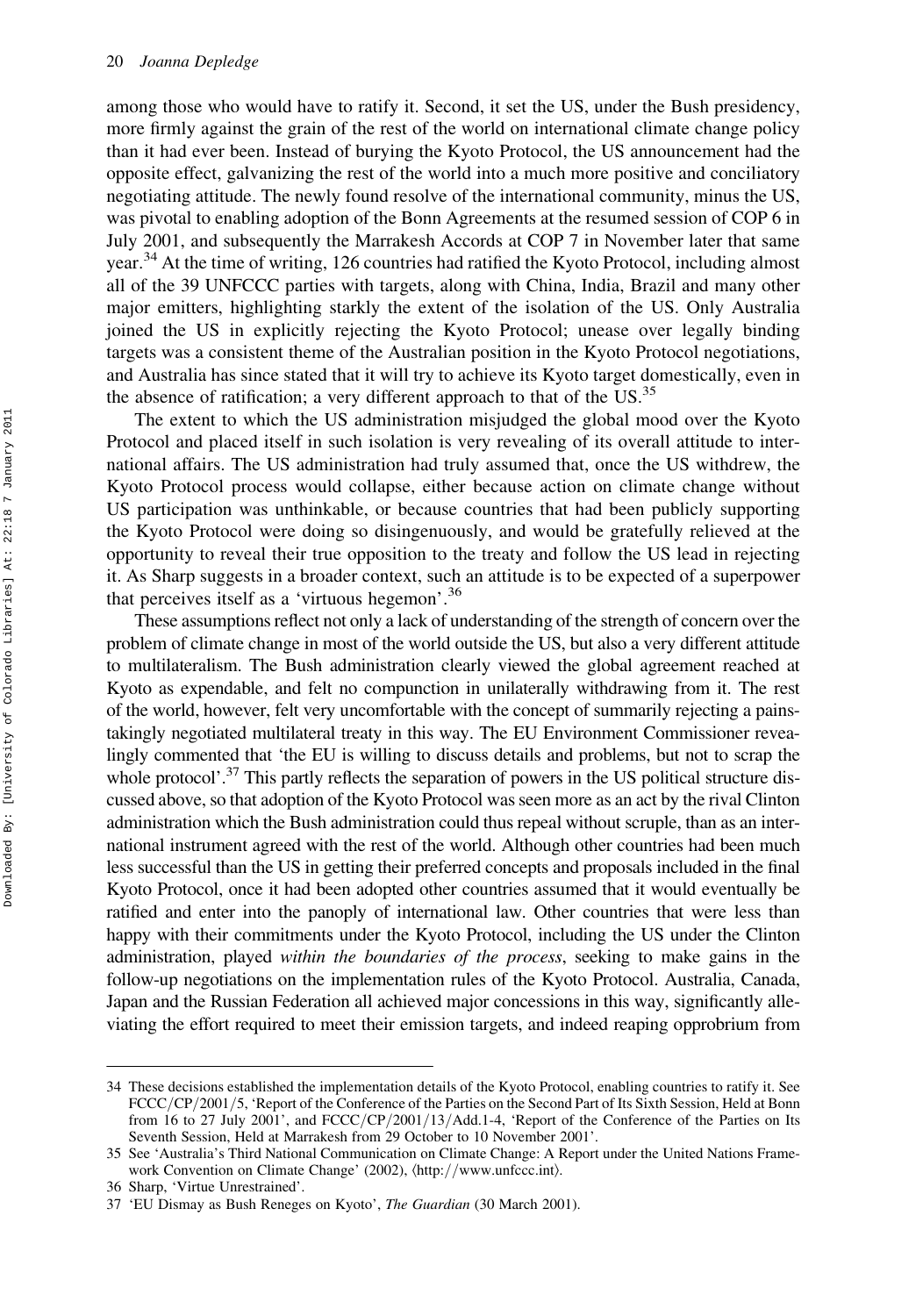environmental groups. The US, however, did not seek concessions within the established process, but instead rejected the entire treaty, including provisions on emissions trading, the CDM, joint implementation, reporting, registration of emissions and monitoring which would quite likely have been acceptable to it. The desire of the international community not to let one state's view destroy a multilateral process played a major role in securing the Marrakesh Accords and, especially, the Bonn Agreements. The developing country Group of 77 and China, for example, declared that the success at the resumed session of COP 6 had represented 'the triumph of multilateralism and cooperation over unilateralism'.<sup>38</sup>

This rejection of multilateralism has been a feature of the Bush administration, strongly amplifying longstanding US ambivalence to intergovernmental institutions. The administration, for example, has abandoned efforts to ratify the 1997 Ottawa Landmines Treaty, recently stating it did not wish to be 'hemmed in' by it.<sup>39</sup> Similarly, despite close involvement in drafting its Statute in 1998, the US, under the Bush presidency, has now opposed the International Criminal Court, seeking exemption of US nationals from its proceedings. In conceptual terms, the underlying approach of the Bush administration is plainly a realist one, whereby relations between countries are assumed to be shaped predominantly by power differentials. As the most powerful country, the US is seen as free to pursue its objectives in the international arena, and indeed, if the US is assumed to be a 'virtuous' hegemon,<sup>40</sup> this is seen as a positive state of affairs for the world. Within this realist perspective lies an inherent adherence to the theory of 'hegemonic stability', whereby it is assumed that regimes require a strong hegemon to keep them together. According to this theory, the withdrawal of the world's economic, political and greenhouse gas (GHG) emitting hegemon from the Kyoto Protocol should have led to its collapse, as indeed many (not just in the US) had predicted. Instead, a critical mass of supportive countries was able to sustain, and indeed advance, the process. This would lend credence to the more liberal institutionalist interpretation of international cooperation, whereby the climate change regime had developed a momentum of its own, which was able to withstand the loss of its most powerful member so long as it still maintained the support of a critical mass of (individually less powerful) others. The persistence of other regimes (such as those mentioned above) in the face of rejection by the US pays testament to the suggestion that a critical mass is more important to the upholding of a regime than a single hegemon, however powerful.

In the fallout from its rejection of the Kyoto Protocol, the US administration assured other parties to the UNFCCC that it would not stop them going ahead with the Protocol. The US could, as a party to the UNFCCC, theoretically have blocked the adoption of the Bonn Agreements and the Marrakesh Accords, but it did not do so. The US, in effect, went 'cold turkey' on the Kyoto Protocol, not participating in follow-up negotiations on Protocol matters, except on a handful of issues with broader implications for US foreign policy. The delegation has, however, made it clear that certain decisions would have been unacceptable to the US. On adoption of the Marrakesh Accords, the US head of delegation stated, 'Other countries should be aware that there are many areas in which the Kyoto Protocol and the rules elaborating it contain elements that would not be acceptable to the United States if proposed in another negotiating context in which we participate.<sup> $41$ </sup> While the US has not sought to prevent other parties from going ahead with the Kyoto Protocol in the official arena of the climate change regime, there is anecdotal evidence that it was not entirely inactive in

<sup>38</sup> See statement reproduced in FCCC/CP/2001/MISC.4.

<sup>39 &#</sup>x27;US Sidesteps Full Landmines Ban', The Guardian (27 February 2004). Although President Clinton had also declined to sign the treaty at the time of its adoption, he had intended to review the situation in the future with a view to eventual ratification.

<sup>40</sup> See Sharp, 'Virtue Unrestrained'.

<sup>41</sup> See FCCC/CP/2001/MISC.9, 'Closure of the Session: View from a Party'.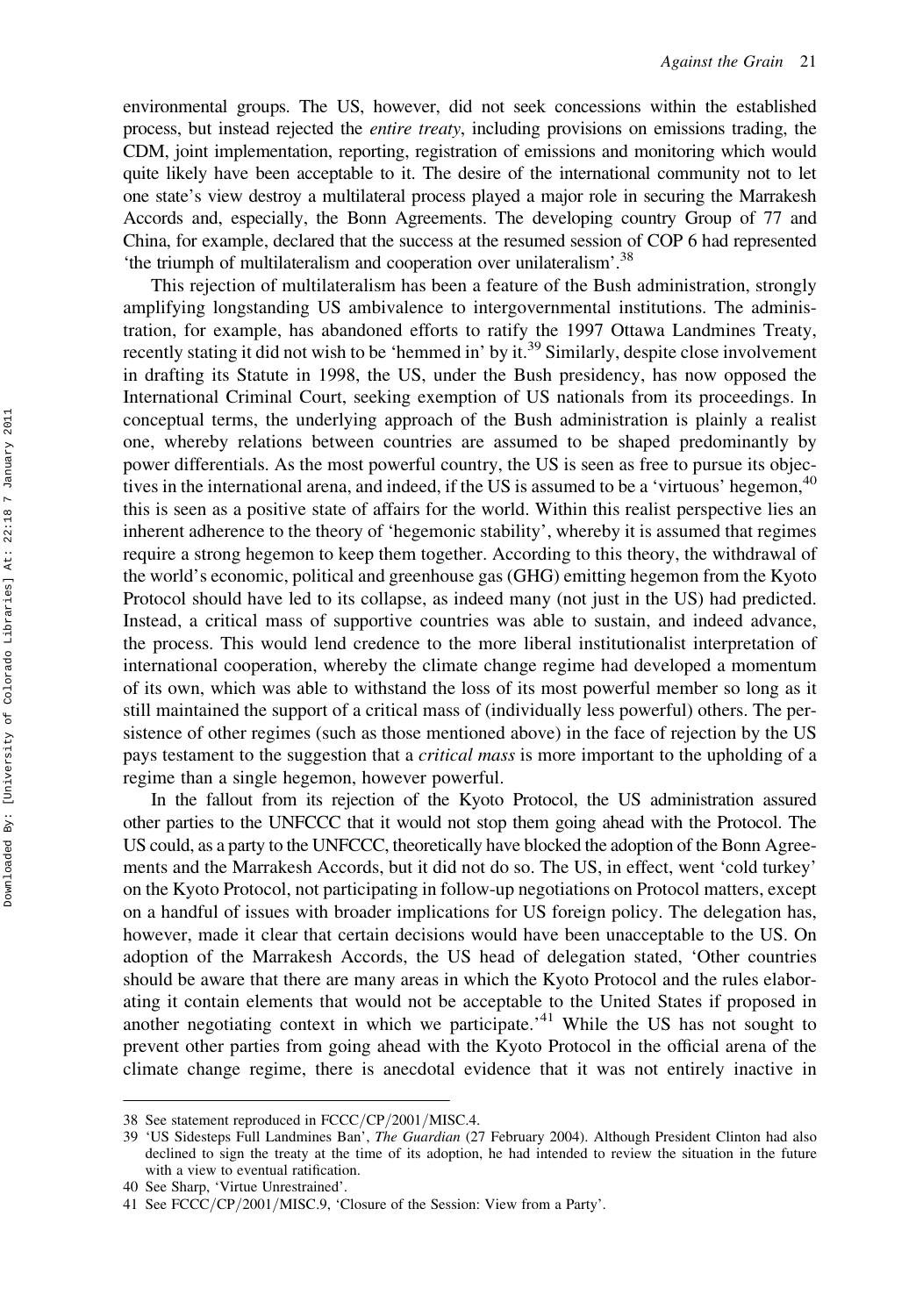seeking to influence (apparently unsuccessfully) the decision of the Russian Federation on its ratification of the Protocol. The US was also accused of disingenuity in arguing *against* the negotiation of developing-country emission targets at COP 8 in 2002, in contrast to its longstanding position of pushing developing countries, at least the major emitters, to take on concrete commitments.

The US rejection of the Kyoto Protocol has been absolute, the US declining to participate in any initiatives bearing the Protocol's name. Indeed, the US has been very active in ensuring the separation of the budgets of the UN Climate Change Secretariat for the Convention and the Kyoto Protocol, once the latter enters into force.<sup> $72$ </sup> Pending entry into force, the US is also withholding the portion of its contribution to the Secretariat that would have covered preparatory work, including for the prompt start of the CDM. Again, this is despite the fact that the CDM was explicitly agreed to try to advance US concerns to bring developing countries onboard with climate change mitigation efforts. United States voluntary contributions to the Trust Fund for Supplementary Activities have dropped off considerably, from a high of over US\$3,750,000 for 2000/2001(agreed during the Clinton administration) to just US\$300,000 for  $2002/2003$ .<sup>43</sup> The US, however, has continued to pay its contribution to the UNFCCC core budget on time and in full, and has also continued to provide voluntary funding for participation by developing countries in the negotiations.

Although the Kyoto Protocol has been sustained by a critical mass of countries, the climate change regime has still suffered from the absence of the US. As well as the substantive impact of the absence of the world's largest emitter, the regime has been deprived of US intellectual and political skill and energy, especially on the Kyoto Protocol flexibility mechanisms and land use, land-use change, and forestry (LULUCF) provisions, which the US played such a pivotal role in creating in the first place. The absence of the US has also greatly impacted on the negotiating leverage and strength of its former allies in the 'Umbrella Group', such as Canada and Japan. Without US support, these countries have found it more difficult to uphold their positions against the EU. While the regime misses the US, the US delegation is also feeling the strain of its rejection of the Kyoto Protocol. The US has complained, for example, about what it sees as insufficient provision for it to observe meetings of the CDM Executive Board.<sup>44</sup> As a non-party to the Protocol, the US cannot run for office as one of the Board's members, and therefore cannot influence the landmark decisions of this vitally significant mechanism that it helped create.

The period since March 2001 has shown how the US has abandoned not only the Kyoto Protocol, but also any attempt to forge a multilateral climate change regime beyond the UNFCCC. In June 2001, as part of its review of US climate change strategy, the Bush administration promised to devise a proposal as an alternative to the Kyoto Protocol system. This was eagerly awaited, and indeed feared by some, who were concerned it could interfere with, or even jeopardize, the negotiations at COP 7 later that year. In the end, the proposal was presented in February 2002 after the conclusion of the Marrakesh Accords, and did not put forward a new framework for a multilateral process. Instead, the administration proposed a domestic target for the US alone (although the US Climate Action Report did state that it could 'provide a model for developing countries'). This target provides for a reduction in the GHG intensity of the US economy of 18 per cent by 2012.<sup>45</sup> Commentators have

<sup>42</sup> See decision 16/CP.9, in FCCC/CP/2003/6/Add.1, 'Report of the Conference of the Parties on Its Ninth Session, Held at Milan from 1 to 12 December 2003. Part Two: Action Taken by the Conference of the Parties at Its Ninth Session'.

<sup>43</sup> See documents FCCC/SBI/2002/10/Add.1 and FCCC/SBI/2004/12/Add.2, 'Reports of the United Nations Board of Auditors: Audited Financial Statements for the Bienniums 2000/2001 and 2002/2003', respectively. 44 See Views of the United States of America on 'Effective Participation in the Convention Process' in FCCC/SBI/

<sup>2002</sup>/MISC.8, 'Effective Participation in the Convention Process. Submissions from Parties'.

<sup>45</sup> See 'US Climate Action Report'.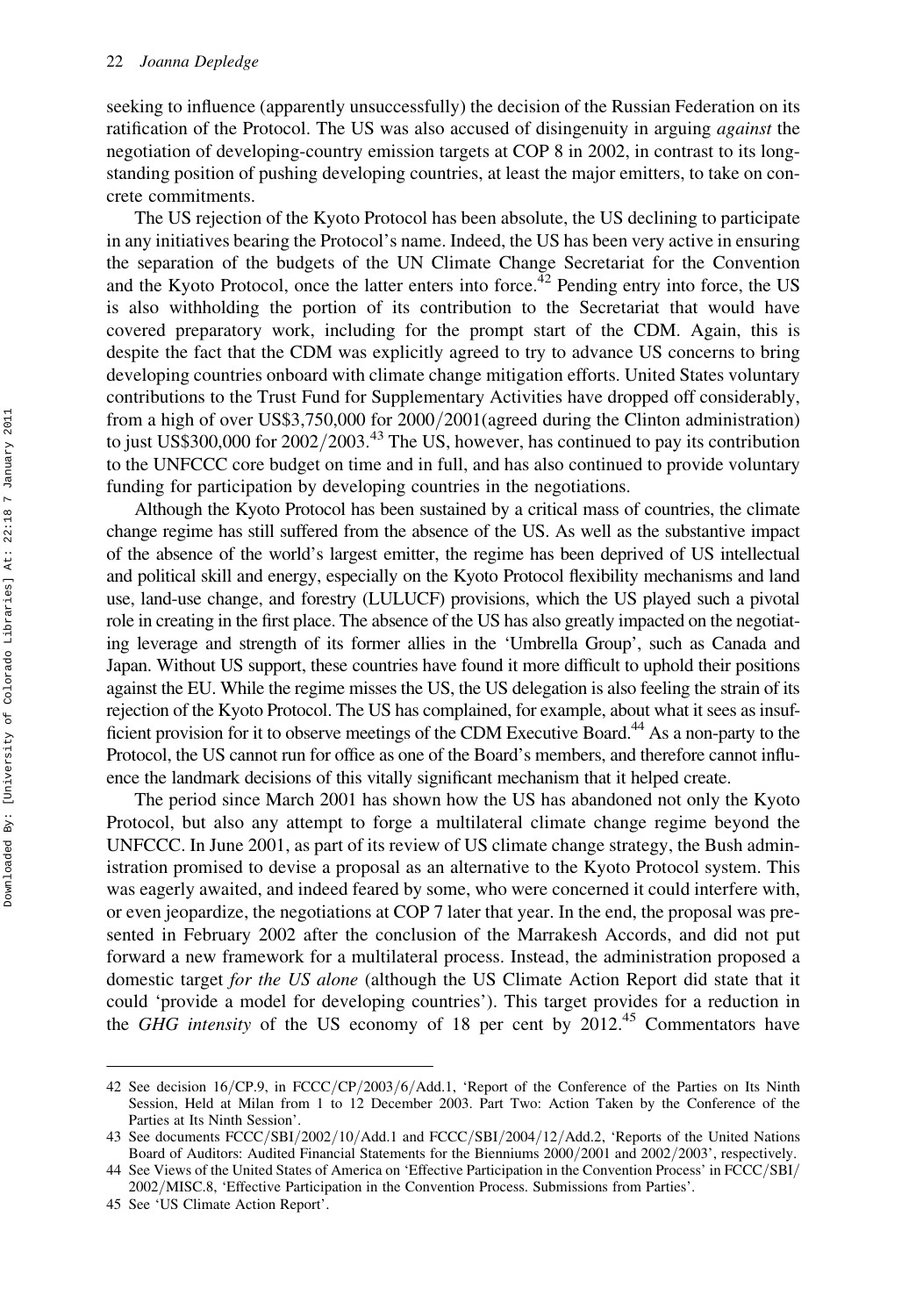pointed out how this target represents only a very modest departure, if at all, from business as usual, given that GHG emissions intensity has been declining anyway in the US, reflecting a more generalized shift in industrialized economies towards the service sector and also long-term trends in efficiency improvements.<sup>46</sup> By its own admission, US GHG intensity is projected to fall by 14 per cent over this period anyway, in the absence of any policy measures.<sup>47</sup> Moreover, the target is to be met entirely through *voluntary* initiatives and technology development, including voluntary reporting and registration of emissions. While the administration proposed that emissions trading among companies could be introduced to support achievement of the target, there was no suggestion that this emissions trading, or indeed reporting of emissions, could link up in any way with the international Kyoto system. The US proposal was greeted with a mixture of disappointment and relief by the EU and other negotiating partners. On the one hand, it confirmed to these countries that the US had no interest in taking on meaningful targets to address climate change. On the other hand, the proposal at least put up no challenge to the Kyoto Protocol system that might entice away possible waverers. After the initial fanfare that accompanied its announcement, the profile of this target in US rhetoric on climate change has been rather low.

Much more emphasis has been given to the three 'pillars' of initiatives accompanying the target: the National Climate Change Technology Initiative, the Climate Change Research Initiative, and associated international cooperation.<sup>48</sup> The US administration has particularly drawn attention to programmes to promote technology development. The emphasis on technology reflects 'a belief inherent in the US that it can design and develop technologies to overcome any problem', $49$  a belief that is perhaps linked to the origins of the US as a pioneer nation, overcoming the rigours of nature and the wilderness to advance the frontiers of human civilization. Technology development is also a useful policy tool given its inherent popularity and relatively uncontroversial nature, involving the disbursement of government funds to economic sectors, rather than the imposition of any regulation on them. This is especially the case with US technology initiatives, which include funding for clean coal and sequestration technologies, thereby helping to bring on board fossil fuel interest groups. Although US technology initiatives are both laudable and important in addressing long-term climate change, their impact has been tarnished by their presentation as dramatically different to the Kyoto Protocol system, and somehow equivalent to it. There is nothing in the Kyoto Protocol that precludes its parties from adopting aggressive technology initiatives. Instead, part of the reasoning behind the Kyoto Protocol's emission targets is precisely to provide a strong signal to industries to develop new and innovative technologies and introduce these to the market. For most of the Kyoto Protocol parties, long-term technology initiatives should go together with emission reduction actions, not replace them.

The US science initiative is similarly inherently a 'good thing', reflecting decade-long US leadership in climate change science research. Again, the problem lies in the presentation of scientific research as an alternative to the Kyoto Protocol system, whereas, for most of the rest of the world, it is now an accompaniment to mitigation action. In promulgating its enhanced scientific programmes, the US administration has sent out the message that it believes there is insufficient scientific certainty to warrant embarking on meaningful emission cuts. Of course, uncertainties exist on the extent, timing and regional impacts of climate change but, with the exception of the Organization of the Petroleum Exporting Countries (OPEC), the US administration is alone in questioning the scientific evidence that justifies the need for strong

<sup>46</sup> See Atle Christer Christiansen, 'Convergence or Divergence? Status and Prospects for US Climate Strategy', Climate Policy, 3, 4 (2003), pp. 343–358.

<sup>47</sup> See 'US Climate Action Report'.

<sup>48</sup> On US climate change policy, see ibid.

<sup>49</sup> Lee et al., 'US Domestic Climate Change Policy', p. 383.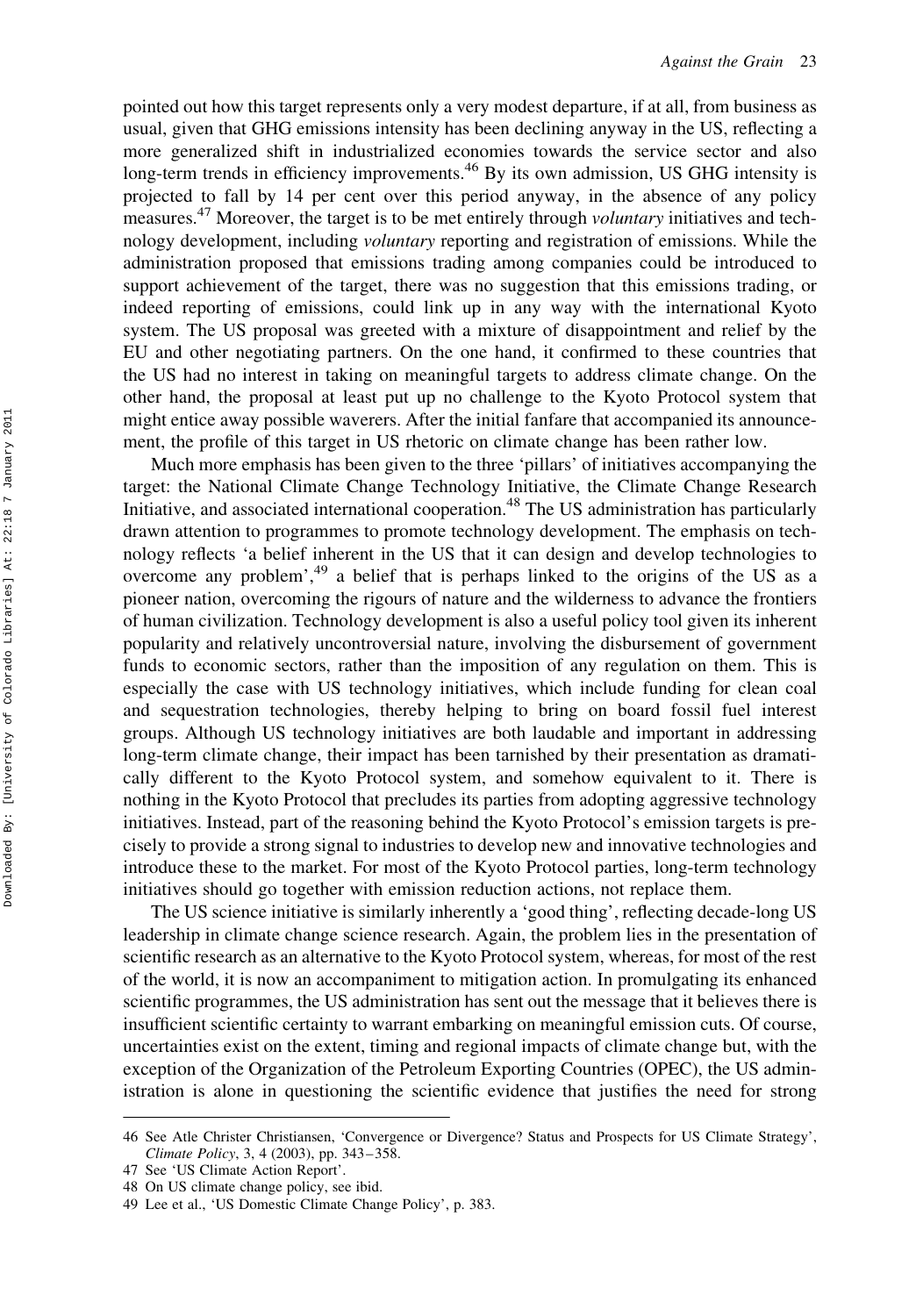mitigation action. This makes for a rather unstable position for the US, given that the majority of its scientists now work on the basis that climate change is a reality. The Bush administration, for example, agreed in January 2001 to language in the IPCC's Third Assessment Report confirming the threat of climate change and the human contribution to it. When the Bush administration requested the US National Academy of Sciences to review the IPCC's findings, the Academy endorsed them. The fact that the Bush administration felt compelled to seek the opinion of a national scientific organization (many of whose members had participated in the IPCC) is highly instructive of the administration's attitude to multilateral endeavours. In another example of the contradictions in the US position on climate change science, in June 2002 the administration all but disowned its regular national communication submitted as a party to the UNFCCC,<sup>50</sup> in which it acknowledged the reality of climate change and its potential impacts on the US, claiming it had been written by 'bureaucrats'. More recently, the US administration was accused of suppressing a report on the possible security repercussions of global climate change.<sup>51</sup> Some scientists have also pointed to growing hostility towards environmental science, whereby funding is actually being withheld from climate change research that does not fit in with the administration worldview, and journal editors are subject to intense lobbying from interest groups over the climate change papers that they publish.<sup>52</sup> As one commentator put it, the Bush Administration 'continue[s] to tread very carefully in climate change, under pressure from aggressive climate [science] skeptics within industry and in conservative constituencies'.<sup>53</sup> In the international arena, where most US allies accepted the reality of climate change almost a decade ago, questioning the science greatly diminishes the credibility of the US position and US proposals.

Although the US is at pains to underscore the international cooperation pillar of its climate change policy, such international cooperation is very different in conception to the multilateral effort at work in the climate change regime. Whereas, in the climate change regime, parties cooperate in the development of global climate change policy over the long term and seek to resolve their differences in a global framework, the US conception of international cooperation is one of bottom-up ad hoc 'coalitions of the willing' on specific issues. A senior US negotiator described the strategy thus: 'to create a truly global approach that stitches together actions by all countries into a tapestry of national action and international cooperation'.<sup>54</sup> The US has entered into numerous bilateral agreements and cooperation initiatives with individual, or groups of, industrialized and developing countries, mostly focused on its chosen areas of technology and science. It has not, however, put forward any proposal for the global climate change process.

Issue-specific 'coalitions of the willing' have been used by the US in other international arenas, notably Iraq. They are an attractive concept for the US, since, unlike a multilateral institution, they can be easily disbanded, providing a relatively simple exit route if any of the 'willing' subsequently become less so. This again reflects a strongly realist perspective on international affairs; if others wish to follow the US, then all to the good, but if they do not, this will not impose constraints on the US. The essence of meaningful multilateralism, however, is precisely to forgo a limited degree of autonomy in the interests of achieving an internationally cooperative consensus on issues where international action is needed. To be meaningful, multilateral institutions must become more than the sum of their parts, and certainly more than just a reflection of the position of their dominant member.

<sup>50</sup> See 'US Climate Action Report'.

<sup>51 &#</sup>x27;Now the Pentagon Tells Bush: Climate Change Will Destroy Us', The Observer (22 February 2004).

<sup>52 &#</sup>x27;Careful with That planet, Mr President', The Guardian (19 February 2004).

<sup>53</sup> Tom Jacob, 'Reflections on the Current State of Global Climate Response', Climate Policy, 4, 1 (2004, pp. 91–98).

<sup>54</sup> Statement by Harlan L. Watson to COP 9 (4 December 2003),  $\frac{http://www.state.gov}{ae.com}$  (accessed 8 October 2004).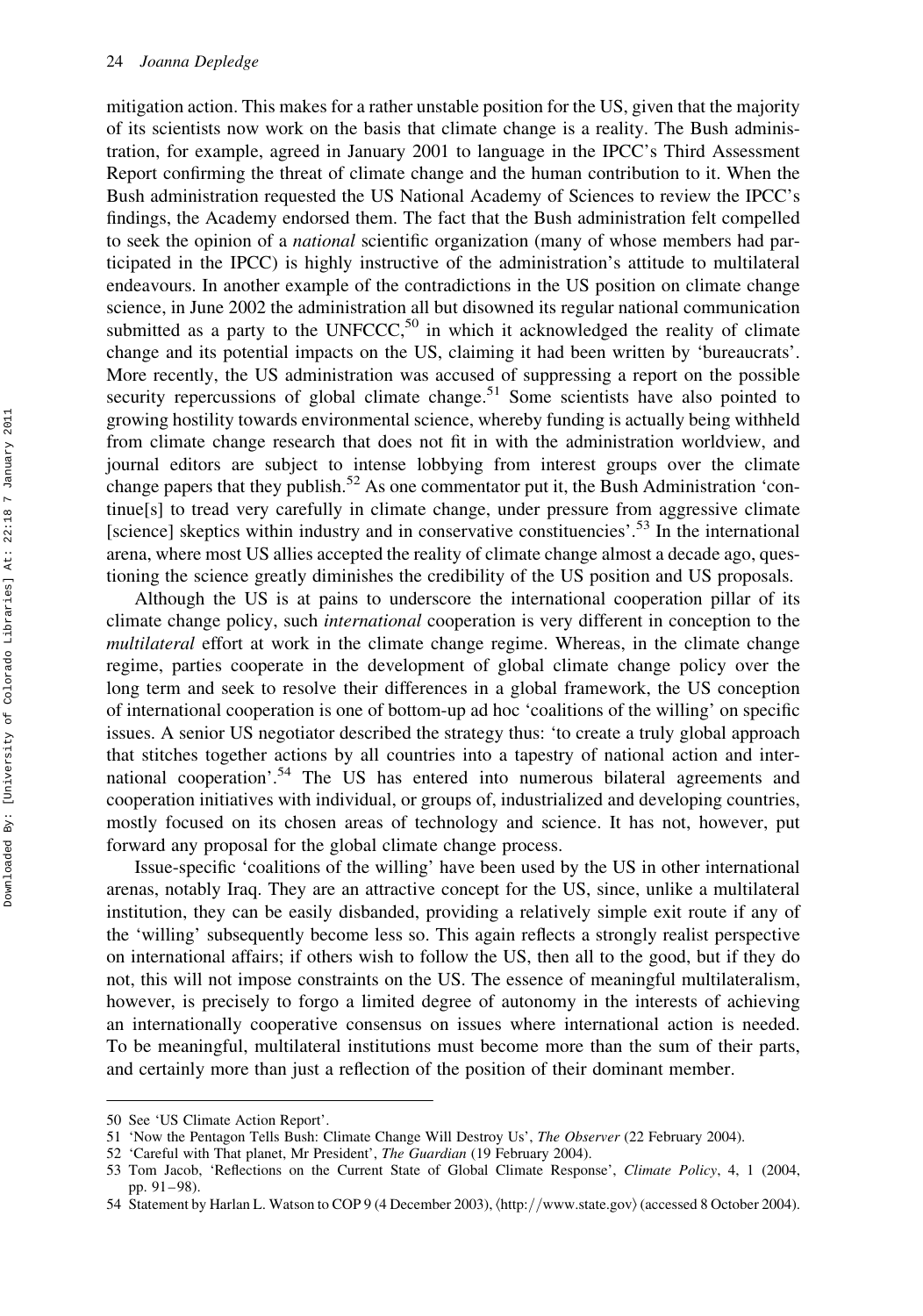#### Looking Ahead: The Backlash

United States rejection of the Kyoto Protocol has led to a backlash at several levels. As we have seen, on the international stage other countries have gone ahead, not just in taking follow-up decisions to make the Kyoto Protocol operational internationally, but also in implementing it domestically. Most famously, the EU is now putting in place a Union-wide emissions-trading system, having been deeply sceptical of emissions trading during the Kyoto Protocol negotiations themselves. This about-face by the EU highlights the value of multilateral institutions, in terms of encouraging learning and the exchange of ideas among their members. Although there has been no overture on the part of the US to rejoin the Kyoto (or a modified Kyoto, or even a replacement Kyoto) system, it is interesting to see how the US has ratcheted up its engagement in the climate change Convention. At 95 persons, the size of the US delegation to COP 9 in December 2003 rose to levels unprecedented since COP 3, despite the rather technical and routine nature of the meeting. About half the delegation consisted of Congressional staff, reflecting widespread interest in proceedings among Congresspeople. It is also interesting to see how the US has embarked on a charm offensive to publicize its own initiatives on technology and science. At COP 9, for example, the US hosted a two-week-long major exhibit on its science and technology initiatives, along with two informal events on the side of the official negotiations to further explain and showcase these initiatives.<sup>55</sup> Although the US has decided to go its own way on climate change, it does want its claim that it takes climate change 'very seriously' to be believed.

It is at the national level that the most promising backlash has begun to play out. Just as the Clinton administration faced opposition in Congress to its international stance, the Bush administration's isolationist position is similarly attracting growing discontent. For example, the number of proposed climate change related initiatives introduced by members of Congress has risen from seven in  $1997/1998$  to over 80 in  $2001/2002$  and 45 so far in 2003/2004.<sup>56</sup> The most high-profile of these was the bipartisan Lieberman/McCain 'Climate Stewardship Act' introduced in 2003,<sup>57</sup> which, among other provisions, would have set a national cap on emissions and introduced an emissions-trading system. While the bill was eventually defeated in the Senate, it mustered 43 votes (with 55 against), a surprisingly high degree of support. A 'mirror' bill was introduced in the House of Representatives in March 2004, with the same provisions.<sup>58</sup> At the time of writing, it was still being considered. Of particular significance is the growing concern over US isolation from the global climate change regime, and indeed from other multilateral institutions. Anti-American sentiment across the world is starting to bite, as is the sense of embarrassment among prominent Senators and Congresspeople that the US is taking such a laggard position on such a key global challenge.<sup>59</sup> Revealingly, commenting on the Bush administration's rejection of the Kyoto Protocol, Senator Byrd (to recall, a co-sponsor of the Byrd-Hagel Resolution) warned 'the baby is being thrown out with the bath water through a complete abandonment of the negotiating process. Such an abandonment would be very costly to US leadership and credibility.'<sup>60</sup> Of even greater potential consequence, in 2003 the Senate Foreign Relations Committee passed a provision endorsing the major findings of the IPCC and calling on the

<sup>55</sup> See brief reports at  $\langle \text{http://www.iisd.ca/climate/cop9/enbots/pdf/enbots1307e.pdf} \rangle$  and  $\langle \text{http://www.iisd.ca/dlimate/cop9/enbots/pdf/enbots1307e.pdf} \rangle$ climate/cop9/enbots/pdf/enbots1304e.pdf) (accessed 8 October 2004).

<sup>56</sup> Data from the Pew Center,  $\langle$ http://www.pewclimate.org $\rangle$  (accessed 8 October 2004).

<sup>57</sup> S.139 Climate Stewardship Act 2003,  $\langle$ http://www.senate.gov) (accessed 8 October 2004).

<sup>58</sup> H.R. 4067, Climate Stewardship Act 2004, (http://www.senate.gov).

<sup>59</sup> See Samuel R. Berger, 'A Democratic Foreign Policy', Foreign Affairs, (May/June 2004), pp. 47–63; also transcript of speakers at the conference 'U.S. Climate Policy: Towards a Sensible Center', Pew Center and the Brookings Institution (June 2004),  $\langle$ http://www.pewclimate.org $\rangle$ .

<sup>60</sup> Cited in Lee et al., 'US Domestic Climate Change Policy', p. 388.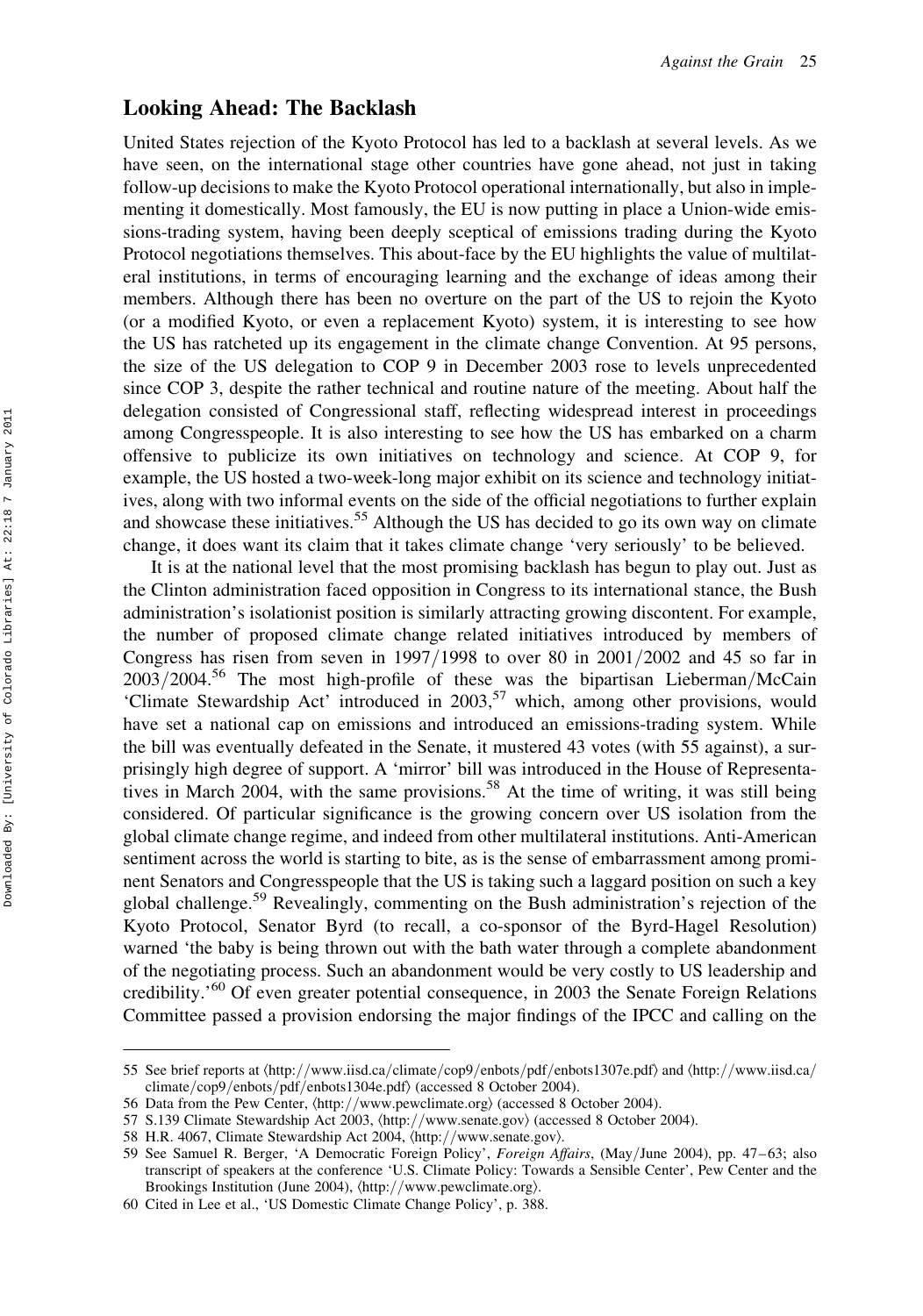US to take part in international negotiations on climate change in order to secure US participation in a binding treaty.<sup>61</sup>

The fact that the EU, Japan, Canada and other major economies are drawing up plans to implement the Kyoto Protocol, including through participation in its market mechanisms such as emissions trading and joint implementation, is also starting to resonate with the business and industry community. There has been a noticeable shift in attitude in large sections of business and industry, with more now seeking positive engagement in mitigation efforts, and a chance to take advantage of the economic opportunities presented by the Protocol's market mechanisms.<sup>62</sup> Some large companies have set themselves climate-related targets on a voluntary basis, either to control GHG emissions or to achieve associated goals, such as efficiency standards.<sup>63</sup> This reflects a growing assumption in the corporate sector that climate change is indeed a reality, and that meaningful legislation to address the problem will have to come, sooner or later.

A particularly important phenomenon in the US has been initiatives taken at the level of countries and municipalities, which have multiplied in the post-Kyoto era, and especially since the repudiation of the Kyoto Protocol by the federal government. These initiatives include voluntary or mandatory GHG emissions reporting, renewable energy regulations, transport standards, sequestration programmes and even 'cap and trade' schemes. At the time of writing, a database maintained by the Pew Center recorded 44 such initiatives in 28 countries, including regional programmes involving several countries and even cooperation with Canadian provinces. $64$  Some have been implemented specifically to address climate change, while others are motivated by other policy goals but reduce GHG emissions as a by-product. Interestingly, action has been largely bipartisan, involving Democrats, Republicans and independents, reflecting the bipartisan nature of action in Congress discussed above.<sup>65</sup> Although their activities do not enjoy such a high profile, many individual cities and municipalities have also adopted climate protection measures, including the assumption of emission targets.<sup>66</sup>

Such local-level initiatives are proving very important in two fundamental ways: first, in demonstrating that reducing GHG emissions can be compatible with, and indeed promote, economic growth and development; and, second, in building partnerships among diverse groups that may initially have been suspicious of climate change policies. There are limitations, however, to relying on local, individual programmes to effectively tackle climate change. Many countries have not sought to take any action, either explicitly or implicitly, on GHG emissions, while some have even placed legislative obstacles to the implementation of any such measures. Moreover, the very nature of climate change—as a global, long-term problem involving multiple actors—means that a common national, indeed international, policy framework (but not necessarily common policies) is needed to achieve the most efficient and effective response. Certainly, some corporations have expressed concern at the prospect of having to deal with a patchwork of different policy environments. On the positive side, one of the features of the US political system is the way in which innovation at state

<sup>61</sup> See SEC.183 Sense of Congress on Climate Change, in S.925, Foreign Relations Authorization Act, Fiscal Year 2004 (at the time of writing, not yet passed by the full Senate),  $\langle \frac{http://www.senate.gov\rangle}{$ .

<sup>62</sup> See Chad Carpenter, 'Businesses, Green Groups and the Media: The Role of Non-governmental Organizations in the Climate Change Debate', International Affairs, 77, 2 (2001), pp. 313–328.

<sup>63</sup> For examples of business activities, including a list of companies with targets, see khttp://www.pewclimate.orgl.

<sup>64</sup> See  $\langle \text{http://www.pewclimate.org} \rangle$  for an up-to-date overview of activities at the state level.

<sup>65</sup> For an analysis of state-level climate change initiatives, see Barry G. Rabe, 'Statehouse and Greenhouse: The Evolving State Government Role in Climate Change', prepared for the Pew Center on Global Climate Change (2002).

<sup>66</sup> The US branch of the Cities for Climate Protection campaign lists nearly 150 members, all with an emission reduction target. See  $\langle \frac{http://www.iclei.org/us/ccp/}{$ .